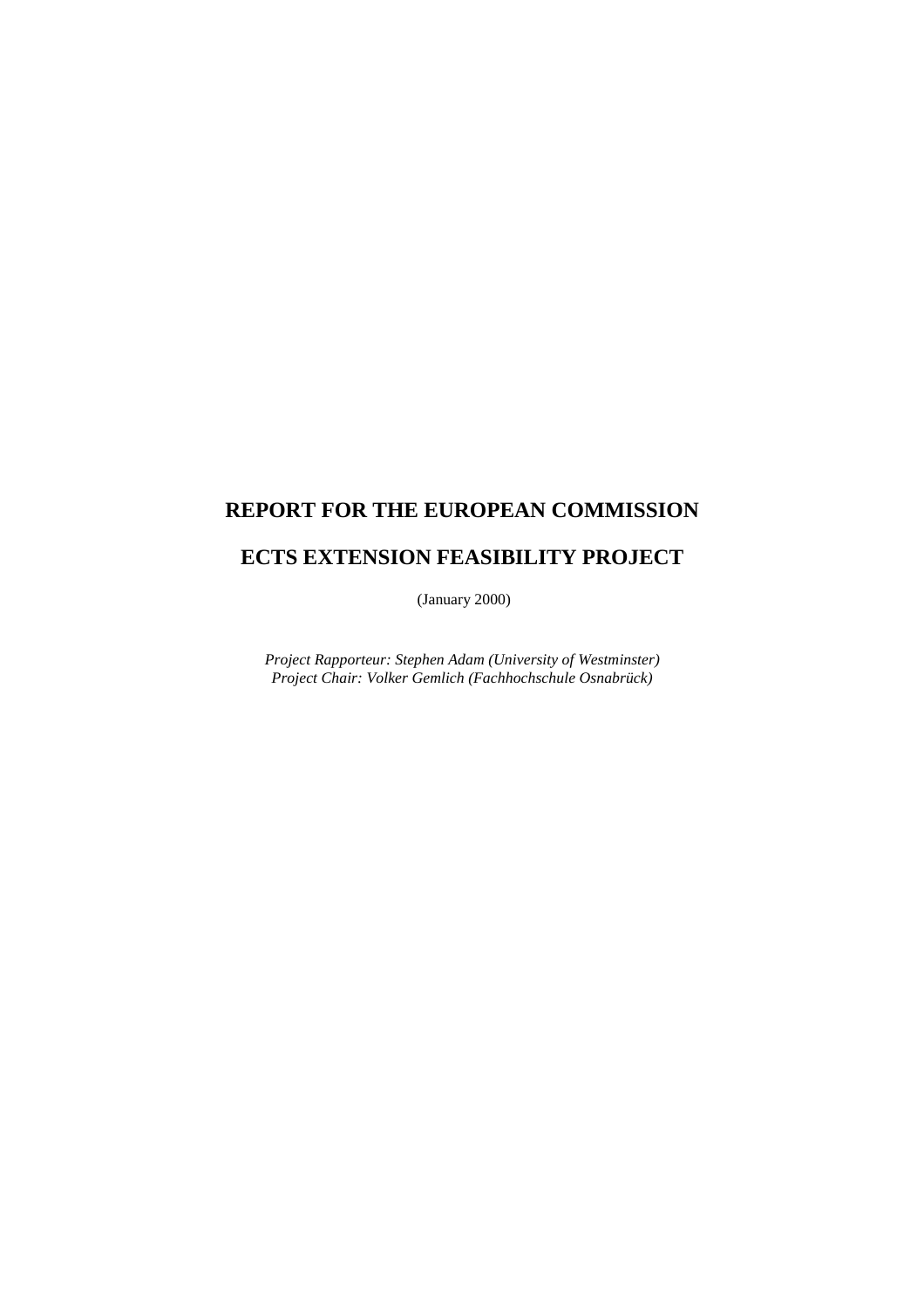# **REPORT FOR THE EUROPEAN COMMISSION ECTS EXTENSION FEASIBILITY PROJECT**

(January 2000)

# *Contents*

# **THE REPORT** *Page***1**

| I<br>٠<br>۰.<br>×<br>۰,<br>I<br>٧<br>× |  |
|----------------------------------------|--|
|                                        |  |

| 1. | Introduction to the Report                                                                                                                                                                                                                                                                                                                                                                                                                                              | 3                                                                                                 |
|----|-------------------------------------------------------------------------------------------------------------------------------------------------------------------------------------------------------------------------------------------------------------------------------------------------------------------------------------------------------------------------------------------------------------------------------------------------------------------------|---------------------------------------------------------------------------------------------------|
|    | Background to the Initiative<br>1.1<br>1.2 Establishing the Steering Group<br>1.3<br>Main issues for Consultation                                                                                                                                                                                                                                                                                                                                                       | 3<br>3<br>3                                                                                       |
| 2. | Methodology                                                                                                                                                                                                                                                                                                                                                                                                                                                             | 5                                                                                                 |
|    | 2.1<br>Approach<br>Organisation of the Report<br>2.2                                                                                                                                                                                                                                                                                                                                                                                                                    | 5<br>5                                                                                            |
| 3. | Main Findings                                                                                                                                                                                                                                                                                                                                                                                                                                                           | 6                                                                                                 |
|    | 3.1<br>Introduction<br>3.2 The Sorbonne and Bologna Declarations<br>3.3<br>Lifelong Learning in Europe<br>3.4<br>Issues Associated with Developing a Credit-Based Lifelong Learning Framework<br>3.5<br>Credit Systems in Europe<br>Features and Principles of a European Credit Accumulation and Transfer System<br>3.6<br>3.7<br>The Evolution of ECTS<br>3.8<br>Advantages of a Credit-Based Approach to Lifelong Learning<br><b>Summary of Main Findings</b><br>3.9 | 6<br>6<br>6<br>15<br>18<br>18<br>19<br>19<br>20                                                   |
| 4. | Conclusions and Recommendations                                                                                                                                                                                                                                                                                                                                                                                                                                         | 21                                                                                                |
|    | 4.1 Introduction<br>4.2<br>General Recommendations<br>4.3 Pilot Projects for Future Consideration<br>4.4 Final Observations                                                                                                                                                                                                                                                                                                                                             | 21<br>21<br>22<br>24                                                                              |
|    | <b>APPENDICES</b>                                                                                                                                                                                                                                                                                                                                                                                                                                                       |                                                                                                   |
| 1. | Membership of the Steering Group                                                                                                                                                                                                                                                                                                                                                                                                                                        | 27                                                                                                |
| 2. | Project Terms of Reference                                                                                                                                                                                                                                                                                                                                                                                                                                              | 30                                                                                                |
| 3. | Feasibility Study Information Package and Questionnaire                                                                                                                                                                                                                                                                                                                                                                                                                 | 32                                                                                                |
| 4. | Reports from States, Regions and Organisations                                                                                                                                                                                                                                                                                                                                                                                                                          | 40                                                                                                |
|    | 4.1<br>Austria<br>4.2<br>Belgium (Flemish Community)<br>4.3 Belgium (Francophone Community)<br>4.4<br>Germany<br>Denmark<br>4.5<br>4.6<br>Finland<br>4.7<br>Spain<br>4.8<br>France<br>4.9<br>Greece<br>4.10 Italy<br>4.11 Netherlands<br>4.12 Portugal<br>4.13 Sweden<br>4.14 United Kingdom<br>4.15 Confederation of Finnish Industry and Employers                                                                                                                    | 41<br>44<br>56<br>89<br>101<br>108<br>124<br>148<br>164<br>167<br>174<br>194<br>201<br>207<br>215 |

4.16 European Association of Distance Teaching Universities (EADTU) 216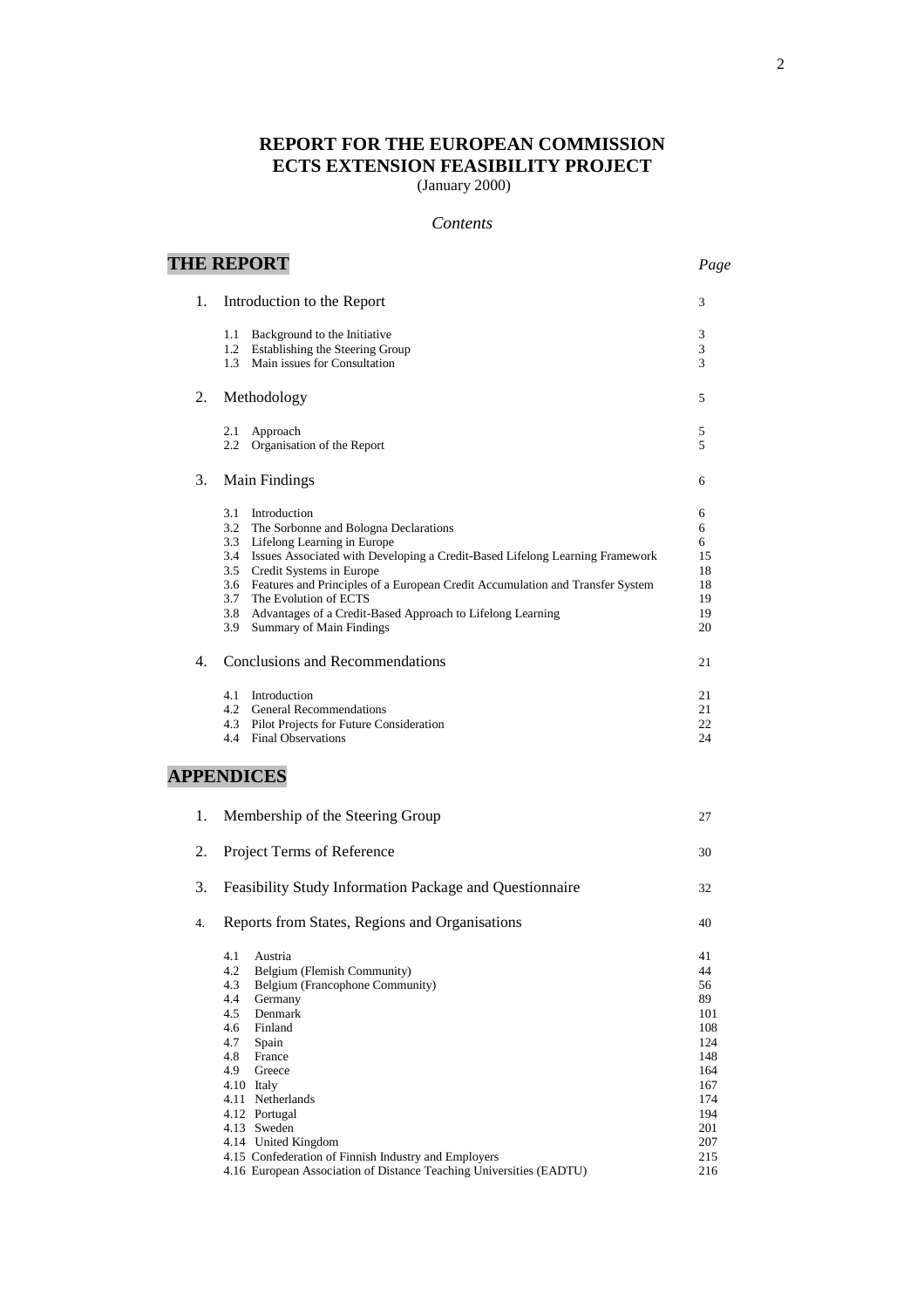# **THE REPORT**

# **1** INTRODUCTION TO THE REPORT

#### 1.1 **Background to the Initiative**

In February 1999 the European Commission (DGXXii) established a steering group to undertake a light-touch feasibility study into the possible development of the European Credit Transfer System (ECTS). The project involved members of the steering group consulting appropriate individuals, organisations and institutions within their respective countries. The consultation took place in order to see how education, vocational training, professional development and therefore, lifelong learning might be made more transparent by the application of credits. Put simply, the task was to see how ECTS principles and approaches might facilitate the development of European lifelong learning.

The broad aim of the initiative was to investigate the possibilities of widening and deepening ECTS. In the last ten years many European member States have introduced their own different national credit-based education innovations. Most European States have also introduced reforms to their education and training systems, designed to adjust them to the realities of the global market. In addition, ECTS is being introduced in well over one thousand European higher education institutions. In the light of the successful introduction of ECTS it is sensible to examine its potential application to the sphere of lifelong learning.

National governments, the European Parliament, the Commission and the Council of Ministers are increasingly concerned with promoting lifelong learning and improving the education and training of citizens. They seek to reduce the national and international barriers that prevent mobility and restrict the full recognition of educational and vocational awards.

Against this background of change it is appropriate to investigate the potential of the ECTS mobility scheme to form the basis of a genuine European credit-based lifelong learning framework designed to aid local, regional, national and international recognition.

#### **1.2 Establishing the Steering Group**

The project steering group was established on  $24<sup>th</sup>$  February 1999. The group was composed of a variety of experts, including ECTS counsellors, academic and professional recognition specialists, together with representatives from higher education, general educational, ministries and professional organisations. The full list of the steering group members can be found in Appendix 1. Three new members augmented the steering group in September 1999.

# **1.3 Main Issues for Consultation**

The steering group had a number of tasks on which to research and report. The work mainly concentrates on higher education (lifelong learning and continuing education within the framework of higher education institutions). The full terms of reference for the steering group can be found in Appendix 2. The steering group consultations covered a wide range of interconnected issues including the following:

- The opportunities for, and barriers to, developing an integrative common European credit framework, derived from ECTS, designed to encompass education, training, professional development and, therefore, to promote lifelong learning.
- The benefits in developing the European credit framework to facilitate: accumulation in higher education programmes; post-school adult and vocational education; different modes of education (part-time, full-time, open and distance, etc.); and professional education and training.
- Identification of the main national, regional and local issues (political, legal, social, technological, economic, etc.) to consider for the further development of a European credit framework.
- How to develop European Credit Transfer System (ECTS).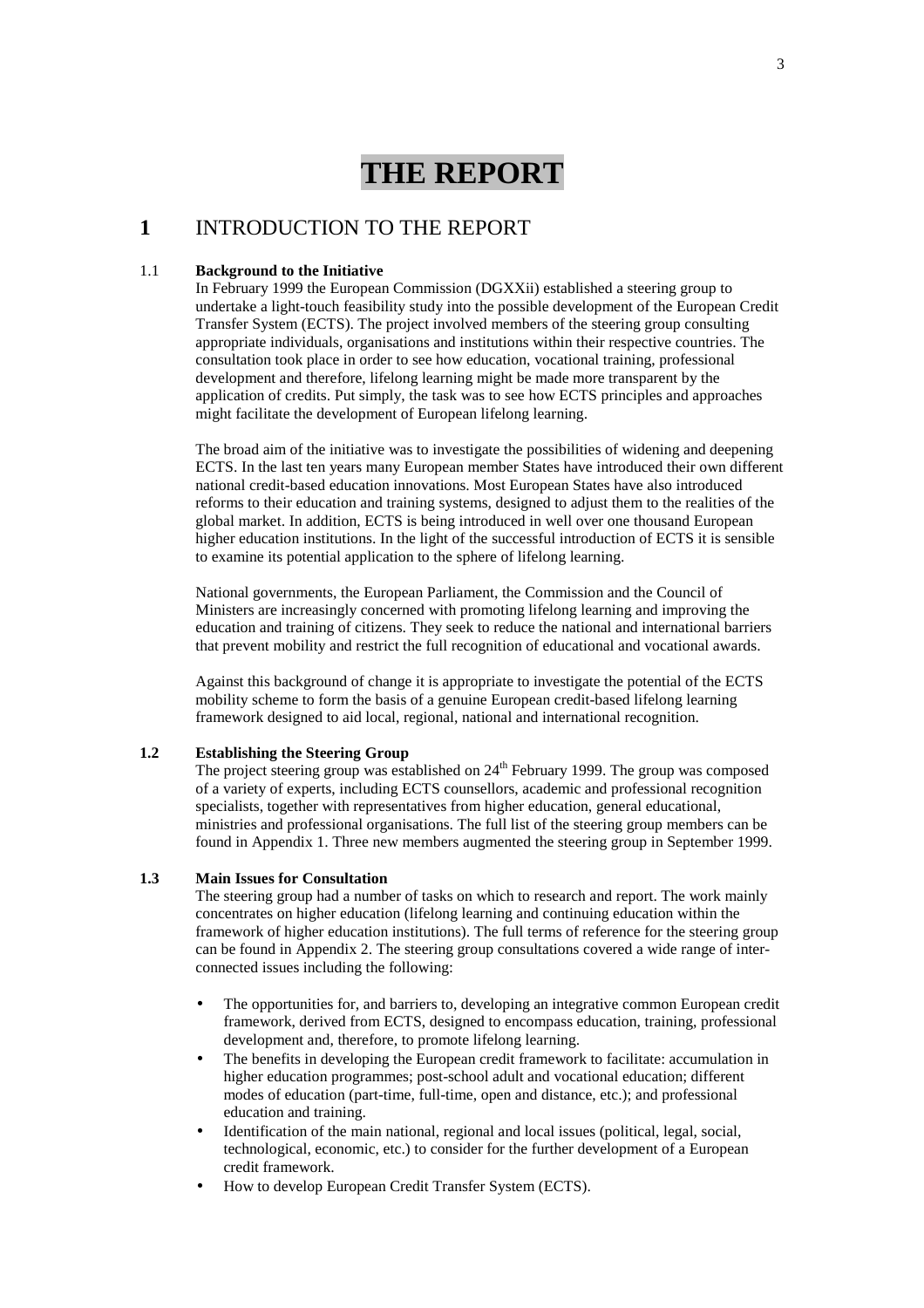• The possible design of pilot projects to refine and implement ECTS as a system that covers education, vocational training, professional development and therefore lifelong learning.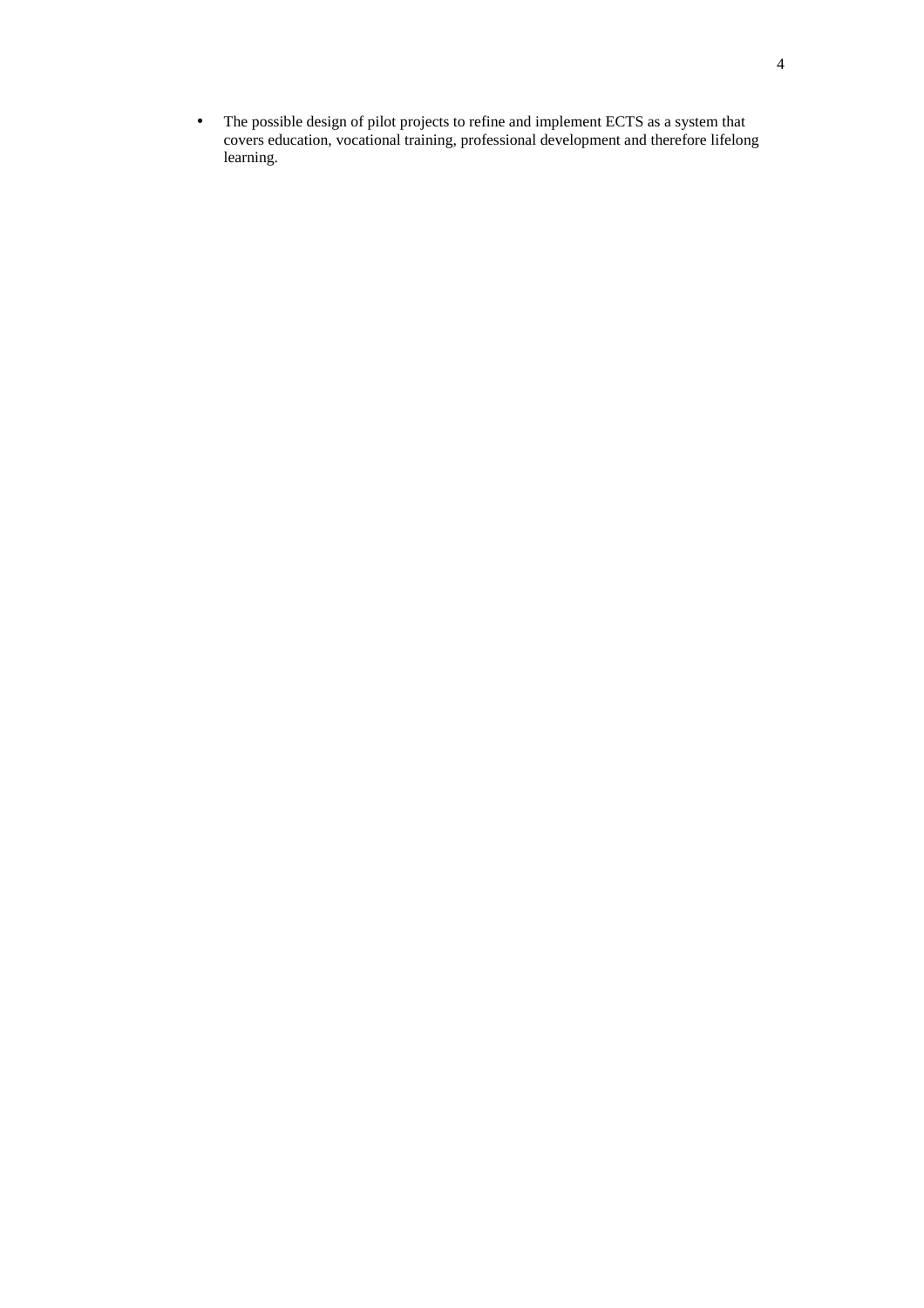# **2** METHODOLOGY

### **2.1 Approach**

The project was conceived as a light-touch feasibility study designed to be completed in a relatively short period. Each steering group member was responsible for getting feedback from his or her respective country/region or organisation in the way they thought most appropriate. Steering group members consulted a wide range of key individuals and organisations. The full list of all individuals and institutions consulted can be found in the individual working party reports reproduced in Appendix 4 (4.1 - 4.16). In all, over two hundred individuals and organisations were consulted.

The raw material for the report was gained in a number of ways, via individual meetings, conference items, formal presentations, telephone conversations, Email, and a questionnaire. In addition, the current ECTS Counsellors were consulted at their meeting in July 1999 at Aveiro, in Portugal. A major tool to aid the consultation was the production of an 'ECTS Extension Feasibility Information Package'. This was designed to help the process of gaining feedback for the project. It contained: information on the context of the initiative; the main issues for consultation; features and principles of a European credit system; ECTS – a brief introduction; and a Questionnaire. The full *Feasibility Study Information Package and Questionnaire* is reproduced in Appendix 3.

The steering group met in Brussels on  $24<sup>th</sup>$  February 1999, the 10<sup>th</sup> May 1999 and  $4<sup>th</sup>$ November 1999. The deadline for the completion of the project was extended from November 1999 to January 2000.

## **2.2 Organisation of the Report**

The report contains four sections: *Introduction to the Report*; *Methodology*; *Main Findings*; and *Conclusions and Recommendations*. The report is organised so that Section Three, *Main Findings*, reflects on the overall pattern of evidence from the individual working party reports and includes a brief synopsis of the key aspects found in each report. It also concentrates on common national developments, problems and experiences as well as common matters of concern raised for discussion. Section Four, *Conclusions and Recommendations*, is a summary of agreed conclusions and recommendations drawn from the preceding analysis. This includes general recommendations, and a summary of suggestions for future pilot projects designed to facilitate lifelong learning.

There is also a full set of Appendices that contains information on the membership of the steering group (Appendix 1), the project terms of reference (Appendix 2), the feasibility study information package and questionnaire (Appendix 3), and the full set of steering group reports (Appendix 4). Some of the individual steering group reports contain suggestions for future pilot projects, these can be found at the end of the relevant report.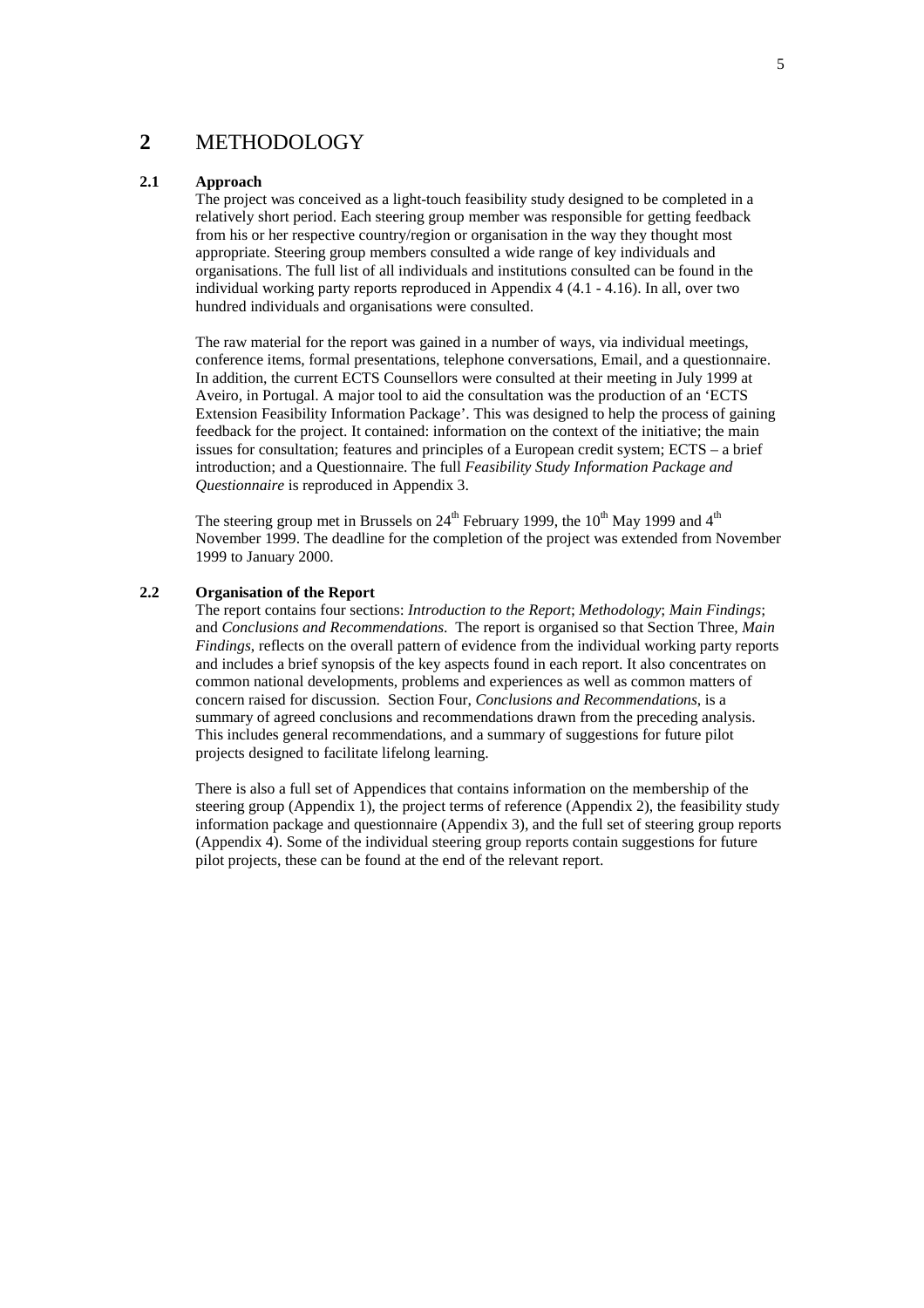# **3** MAIN FINDINGS

#### **3.1 Introduction**

The evidence from the majority of the individual steering group reports clearly supports the need for the development of ECTS as an approach to promote lifelong learning. It does this in a variety of compelling ways. Several countries are developing systems to promote lifelong learning but they are all in the early stages. The most advanced are Italy, Spain, France, UK, Sweden and Finland. From the evidence provided, all countries (whatever their stage of development) suffer from similar problems associated with the need to improve the skills and knowledge of their citizens in the context of a highly competitive global economy. The creation of an effective pan-European credit-based framework for lifelong learning would benefit all European citizens. Currently, there is no commonality of approach and hence a common framework would provide transparency by linking disparate (emerging) systems. Another benefit would be that where systems do not currently exist the ECTS framework would probably act as a template and spur for development. The pilot projects identified in some of the national reports (see section 4.3 of this report) propose ways in which lifelong learning can benefit from credit approaches by building on existing ECTS practices.

The negative opinions that were raised in some reports should not be dismissed, but it should be noted that they were of a nature that emphasised structural difficulties and long-term practical problems. Although these reports contained this negative feedback it was mixed with many positive points and an overall agreement that ECTS should be extended. Furthermore, the main concern that was raised was based on a misconception. This was the opinion that the introduction of credit accumulation creates an '*à la carte*' framework in which the student has complete freedom to mix credits/units (different types and levels of education) at will, and then demand a recognised qualification. It must be emphasised that this is not possible, nor envisaged. It is for each State to determine how educational programmes are validated and constructed. The introduction of credit accumulation is to bring more (national and international) transparency and flexibility to existing programmes. It is designed to promote academic and professional recognition, never to lower quality or standards. The three reports that raised these serious negative aspects and problems were those from Belgium (Francophone Community), Germany and the Netherlands. For further details see the summaries below, or the full reports in Appendix 4.3, 4.4 and 4.11.

## **3.2 The Sorbonne and Bologna Declarations**

The creation of a common European higher education area was clearly envisaged by the Sorbonne and Bologna declarations. The Bologna Declaration<sup>1</sup> specifically mentions the establishment of '*a system of credits – such as in the ECTS system*'. It also suggests *'Credits could also be acquired in non-higher education contexts, including lifelong learning, providing they are recognised by receiving Universities concerned.*' The work of the steering group confirms that this aspiration is feasible. The application of a credits-based approach to lifelong learning will aid the harmonisation of the architecture of education systems in Europe. It would improve academic and professional recognition, transparency and mobility. It would act as a major structural improvement that would dramatically increase the range of learning opportunities open to the citizen. Furthermore, lifelong learning includes a much more diverse group of students than the traditional cohort. Many are self-supporting, mature students who requires flexible, multi-mode programmes of learning. Credit-based systems are ideal at providing this type of framework.

#### **3.3 Lifelong Learning in Europe**

What is clear from the evidence is that European States face similar problems but employ different solutions to lifelong learning. The development of integrated national systems for lifelong learning are in their infancy in Europe. There is very uneven progress at the moment. Some States are much more advanced than others. There is no common agreement about what constitutes lifelong learning. Consequently no common approaches exist, yet where

<sup>&</sup>lt;sup>1</sup> The Bologna Declaration: The European Higher Education Area. A joint declaration of the European Ministers of Education convened in Bologna on th 19<sup>th</sup> June 1999.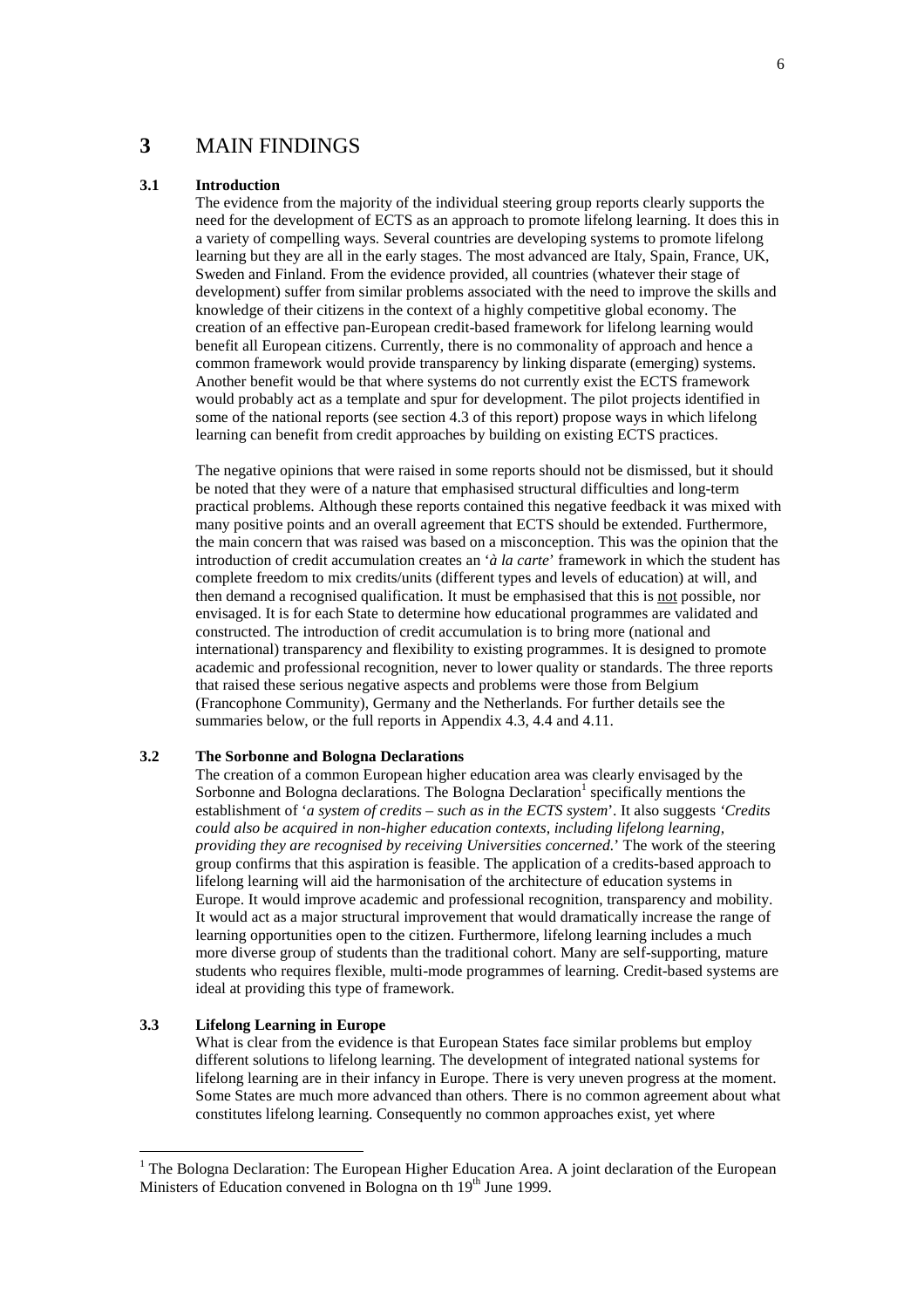developments have taken place the systems are not incompatible. However, there is a growing common recognition by policy makers that lifelong learning is very important. This situation means that, at the level of the Community, barriers to recognition are increasing and there is a need to introduce more transparency. So far, most European traditional universities do not apply credits to vocational or professional training. Most exceptions to this are found in the Scandinavian countries. The following summarises the current position of lifelong learning identified by each report. The full reports are in Appendix 4.

## *3.3.1 Austria*

The Austrian Fachhochschulen are very open to ECTS as an accumulation system. However, the development of ECTS in continuing education, training and lifelong learning approach are seen only as future possibilities. The report is positive about the use of ECTS as an accumulation system and something that could form the basis for lifelong learning.

#### *3.3.2 Belgium (Flemish Community)*

All the Flemish undergraduate programmes use a system based on 60 credits per year. Credits are used in higher education for credit transfer, vocational education and professional education. They are not used for lifelong learning or for purposes of accumulation. An important legal barrier is that pure credit accumulation is not possible under current Flemish law. Credits in Belgium are awarded on the basis of achievements in a one-year educational programme. Flemish higher education institutions are established by law, publicly funded and issues recognised diplomas. This is not the case for other providers of education and training. It is suggested that a (national or international) system for the accreditation, certification and quality control of training would need to be established. The extension of the ECTS system would lead to collaboration of completely different providers from different systems. This will not be simple.

Many advantages were identified with an extended ECTS system. These were grouped into those which benefited the student, the provider and the employer. The report also identified ways that current ECTS elements would need to adapt. Credits may need to reflect student competencies, not just workload. The Information Package needs to take account of this and move from a simple descriptive tool to a device to aid quality control. The Diploma Supplement could also augment the lifelong learning approach. The links to the EUROPASS pilot should also be investigated.

The Flemish report concluded that it was timely and worthwhile to develop a European creditbased lifelong learning network and suggested that a pilot in the field of health care and medicine would be a useful first step (see part 4 of this report and Appendix 4.2).

# *3.3.3 Belgium (Francophone Community)*

Clearer definitions of the project and its concepts are required, as currently the ECTS extension project is too imprecise. The report stresses that credits previously gained by students are not automatically recognised unless there is a pre-existing agreement as under the existing ECTS system. Under a credit accumulation system this would not necessarily be the case. ECTS is a good measure of student workload but not necessarily of the level and precise content of curricula/courses nor of a students' knowledge, vocational abilities and technical competencies.

ECTS today is used for international credit transfer. If it also becomes a system internally adopted by the French speaking community of Belgium, it could not become a generalised system of '*passerelles*' (bridges) as these are governed by strict legal rules. It is essential that public authorities remain the guarantor of standards and awards through educational establishments accredited by public authorities. All students must complete structured and approved study programmes, approved by awarding institutions. A new credit accumulation system must avoid '*à la carte*' credit systems. The majority of those consulted wanted the extended ECTS system restricted to establishments accredited by public authorities.

In 1999 Minister Hervé Hasquin indicated that a coherent credit accumulation system would involve the effective evaluation of different studies. In this framework the government would validate and recognise skills acquired outside the purely academic environment. This would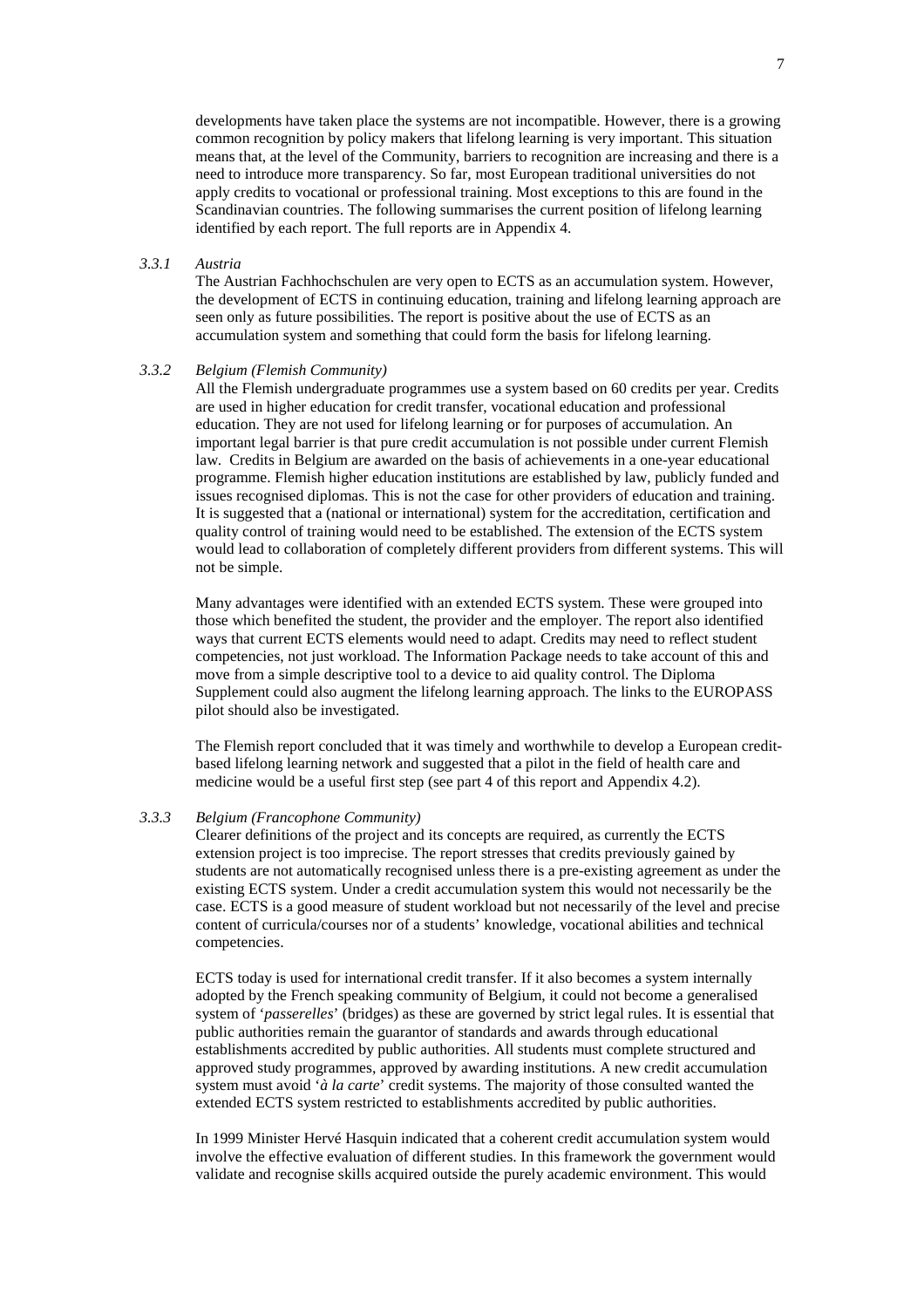help to open education to all by introducing modules, and by developing opportunities for continuing education. The government would oversee the validation of appropriate competencies including experience acquired in a non-formal manner.

The report was in favour of a controlled extension to ECTS within a coherent and structured system. It firmly rejects any sort of '*à la carte'* education.

#### *3.3.4 Germany*

ECTS is an essential part of university life in Germany. It is used by about 50% of all German higher education institutions as a transfer tool, not as an accumulation system. However, following recent educational reforms there is a clear tendency to introduce a credit-based modular accumulation system based on the 60 credit per academic year format (with academic year being seen as 1600-1800 working hours long). This process of introducing credit accumulation encounters strong reservations when applied to areas outside traditional higher education. For the areas of continuing education, training, part-time and distance education this is not seen as possible in the near future. Many official organisations were reserved about such development and concerned with the cost and bureaucracy of any new system.

A number of particular issues were highlighted concerning the application of ECTS principles to lifelong learning. These included the need to: link credits with levels; define credits in other ways than just simply working hours in order to guarantee their quality (especially as in some countries as few as 900 hours is recognised as a year of study); separate credits acquired in vocational training from those achieved in higher education. Ministries were less pessimistic than the academic institutions but did emphasis the structural problems associated with the Federal system and the split of authorities responsible for vocational education, training, and higher education. They recommended that ECTS should be linked to the EUROPASS initiative. They also cautioned against the introduction of a credit-based lifelong learning initiative as it might endanger the current introduction and acceptance of ECTS.

Other important issues raised included problems with the lifecycle of credits, the organisation of study programmes, and the implications for staff development. A long-term, patient, management of change was advocated. A number of advantages were also identified and these stressed the development of a compatible European-wide system that increased citizen mobility, career opportunities and the internationalisation of programmes.

Finally the report contained proposals for a number of future pilots (see section 4.3 below and Appendix 4.4).

#### *3.3.5 Denmark*

ECTS is well-accepted in Danish universities. In the non-university sector the position is less well advanced but improving. The Danish Minister of Education recently stated that *'Transparency, continuity and merit shall be supported by introducing ECTS at universities, institutions of higher education and adult education*'. Specific problems exist in Denmark concerning the ECTS grading scale. Future pilots to eradicate these difficulties are proposed, along with pilots to solve the problems of quality and level associated with credits.

#### *3.3.6 Finland*

The report on Finland included comment and analysis of the Swedish system, which is also covered by a separate report. The formation of the Finnish non-university sector was launched in 1991 when polytechnics were established to raise the standards of higher vocational studies and to rationalise the structure of the education system. The degrees awarded by polytechnics are vocationally oriented and designed to meet the requirements of the workplace. The university sector in Finland is distinct from the polytechnics and a feature of universities is the close connection they have between research and teaching. Adult education in Finland is closely connected to higher education, and can act as an entry route to university.

Finland and Sweden have programmes defined by credits. One credit is equivalent to 40 hours total student workload (including lectures and independent studies). Finnish universities enjoy a high degree of autonomy.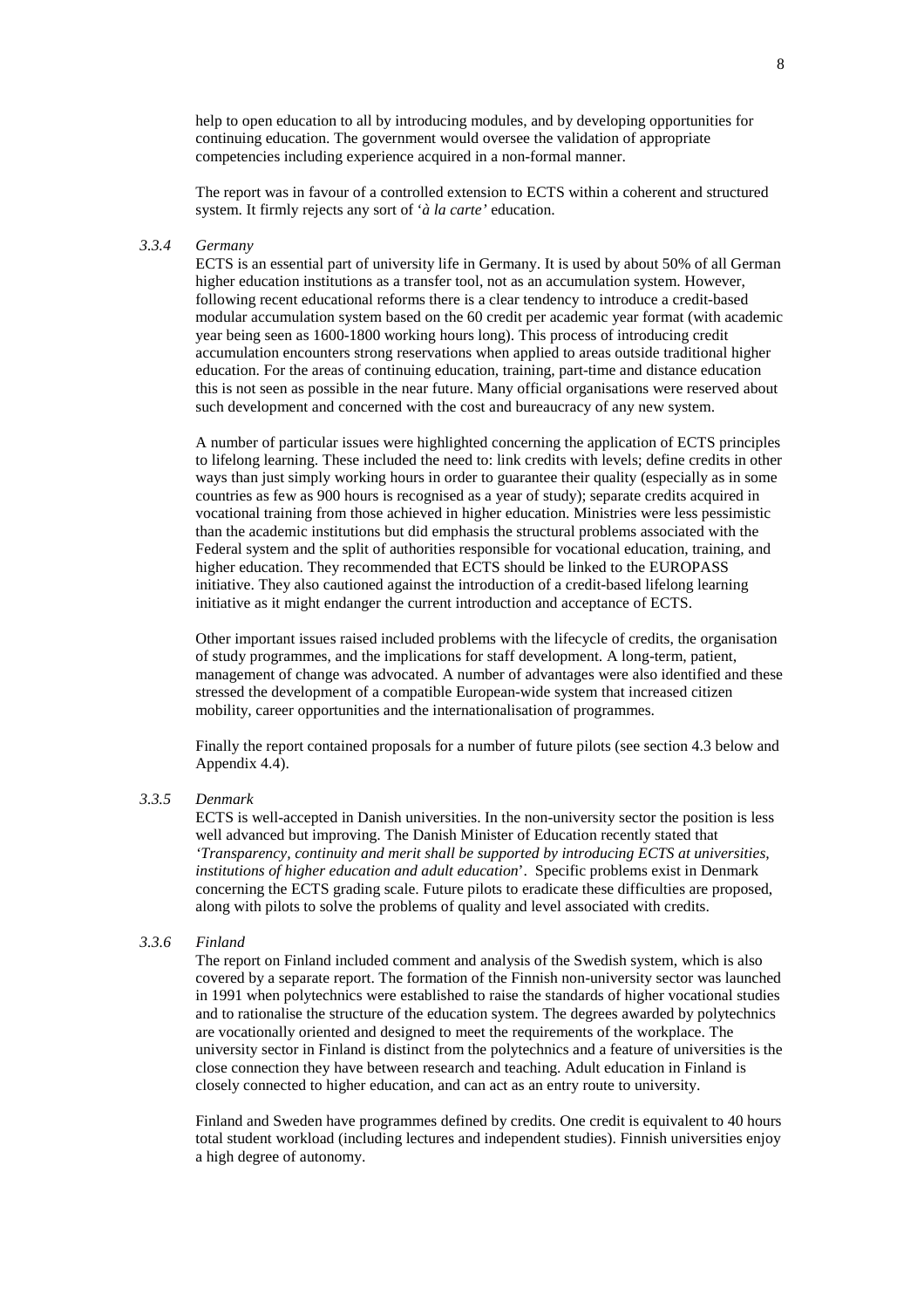ECTS is widely used in Finland and almost all universities and polytechnics are familiar with it. However, there are some difficulties with its correct implementation due to structural features in the Finnish system. There are no legal barriers to prevent the development of ECTS as a European credit system to facilitate education, vocational training and professional development. In Finland credits are used in continuing education.

The report raises a number of issues that would need solution when ECTS is extended. These include problems of identification of different types of credit e.g. from secondary school, vocational education, adult education, university, polytechnic etc. How long credits should be valid, is also raised as a matter for decision.

Finally, the report suggests a pilot project centred on work-based learning (see part 4.3 of this report and Appendix 4.6). This pilot is designed to refine approaches and conventions for the recognition of work-related study units and work placements.

#### *3.3.7 Spain*

Most of Spanish higher education is undertaken by universities and university-like institutions that provide a diverse set of programmes ranging from general academic degrees to professionally-oriented courses. Spain has had a national credit system since 1987. One credit corresponds to 10 hours of teaching or theoretical practical education. Part of the reason for this reform was to rationalise the excessive teaching hours, the length of degrees and to link education with social and professional needs. The Spanish system is a credit accumulation system. It avoids the risk of an '*à la carte*' system by stipulating study into national core subjects, university-determined subjects and student free choice subjects. So the credit system has created a flexible approach that includes different elements relevant to professional education, university specialisation and student choice. However, the proliferation of credits in the system has confused and weakened it. Many universities are pushing in the direction of using the minimum of regulated number of credits (60 per year, 120 per 2-year cycle, 300 for a 5-year *licenciatura*.)

All Spanish universities use ECTS for international mobility and this has proved very advantageous. There are no other systems of credits in terms of vocational or professional education outside the university sector. Lifelong learning and distance learning exist within the university sector only.

The credit system in Spain is compatible with ECTS but difficulties exist due to the variability that exists in the number of Spanish credits per year and per degree. This can be close to 60 or as high as 90. This is currently an important reform issue. The two systems might stay separate or converge. The debate concerning the extension of ECTS as a system for credit accumulation comes at an important time in Spanish educational reform. These difficulties apply equally to university level lifelong learning and distance education. Spain also experiences difficulties with the current ECTS grading system.

Those consulted in Spain were positive concerning the advantages of extending ECTS to lifelong learning. In Spain two definitions of lifelong learning exist, the way it is organised and controlled is also highly complex. Many of those consulted underlined the importance of having a harmonised unit in this area that includes the measurement of competencies, general skills, professional capabilities, etc. A European approach to such aspects would be welcomed in Spain at this time of reform.

The report stresses that the ECTS initiative is viewed positively but that any new initiatives must take into account national characteristics and requirements.

#### *3.3.8 France*

The extension of ECTS to encompass lifelong learning is important in the context of the Sorbonne and Bologna declarations. The Conference of French University Presidents noted this and underlined the possible future transformation of ECTS from a system of credit transfer into a credit accumulation system. This will allow it to cover all types of apprenticeship, part time training and lifelong learning.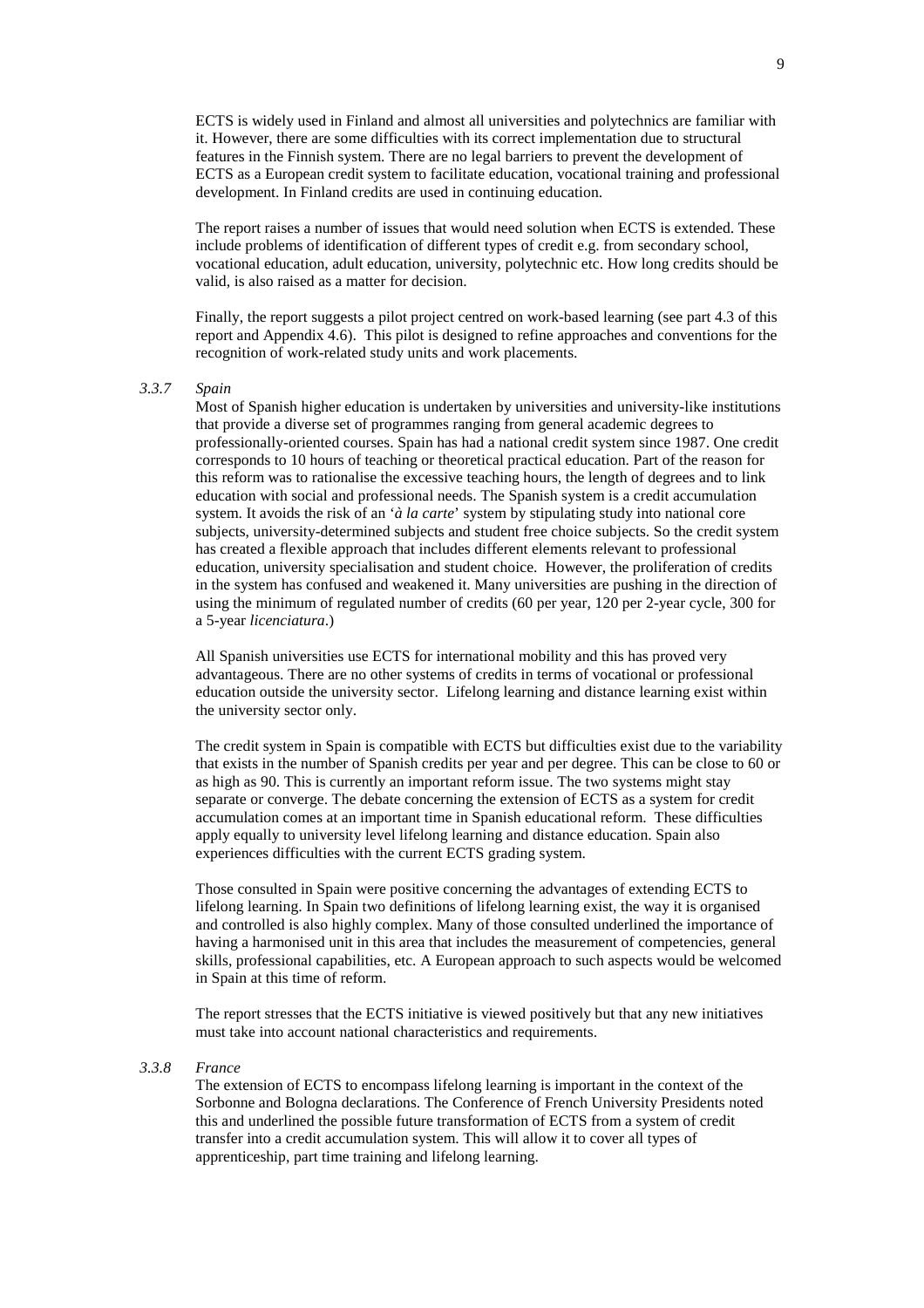There is a need for very clear definitions of the basic terms and concepts in this area

Formerly, further education in France was designed to aid promotion, but now the emphasis is on retraining and professional development and updating.

There is no national system of credits in France. There is no credit culture that links education and training. In higher education the great success of ECTS has familiarised all those involved with its concept and advantages. There are no insuperable psychological or intellectual barriers to the extension of ECTS to other programmes and fields. ECTS as a system of accumulation is perfectly in keeping with national legislation on the delivery of diplomas.

A number of obstacles and difficulties associated with the extension of ECTS were identified including problems associated with the understanding of 'workload' and the assessment of prior experiential learning (skills, knowledge and competencies). In particular the concept of 'competence' is at the heart of the problems to be overcome.

Several advantages of a credit accumulation system were identified. It allows the breaking up of training courses in coherent units, and makes training programmes more transparent and flexible.

The world of enterprise has introduced competencies and so it is important for continuing vocation education in France. Current reforms aim to improve the certification and validation of less qualified citizens. The creation of a *'licence professionnelle*' is a new and interesting attempt to combine initial and continuing education. The Secretary of State for Professional Training recognises that the present system of certification and validation for prior experiential learning has several significant defects. It is therefore proposed to establish a new system for the certification of qualifications involving the state, social partners and professional bodies.

Those engaged in open and distance learning were in favour of the introduction of an extended system of credits based on ECTS. They also emphasised that the award of diplomas without European recognition or equivalence is unrealistic.

There is still some distance between trainers and employers despite the efforts and progress achieved so far. Nothing can be done if all parties do not accept a proposed new system. There is a need for a tool that allows for national and European harmonisation and transferability. Past successful initiatives and projects should encourage us to adopt a systematic approach. New systems, to suit the students' requirements, must accommodate a diversity of pathways and methods, improve access and the develop competencies.

Due to the complexity and nature of the area it is recommended that the new project could not be done within SOCRATES 2 (with due emphasis on Grundtvig) unless it is enlarged to include LEONARDO.

In France there is a legal system for the assessment of prior experiential learning known as '*validation des acquis professionnels*' (VAP). This is becoming more important especially for adult students returning to higher education.

Finally, details and documentation (not available in electronic form) of an existing Anglo-French joint project for the Accreditation of Prior Experiential Learning (APEL) were included. This is a LEONARDO project (Project 188) involving, the Université des Sciences et Technologies de Lille (France), City University (UK), and Glasgow Caledonian University (UK). It is suggested that this APEL/VAP project might be adapted to form the basis of a future European-wide pilot project.

#### *3.3.9 Greece*

The report from Greece is based on limited information and feedback. All Greek higher education institutions use a credit accumulation system by law. This system does not allow for credit transfer between institutions. International credit transfer takes place using ECTS but this is implemented in a very limited way. The Greek credit system is based on teaching hours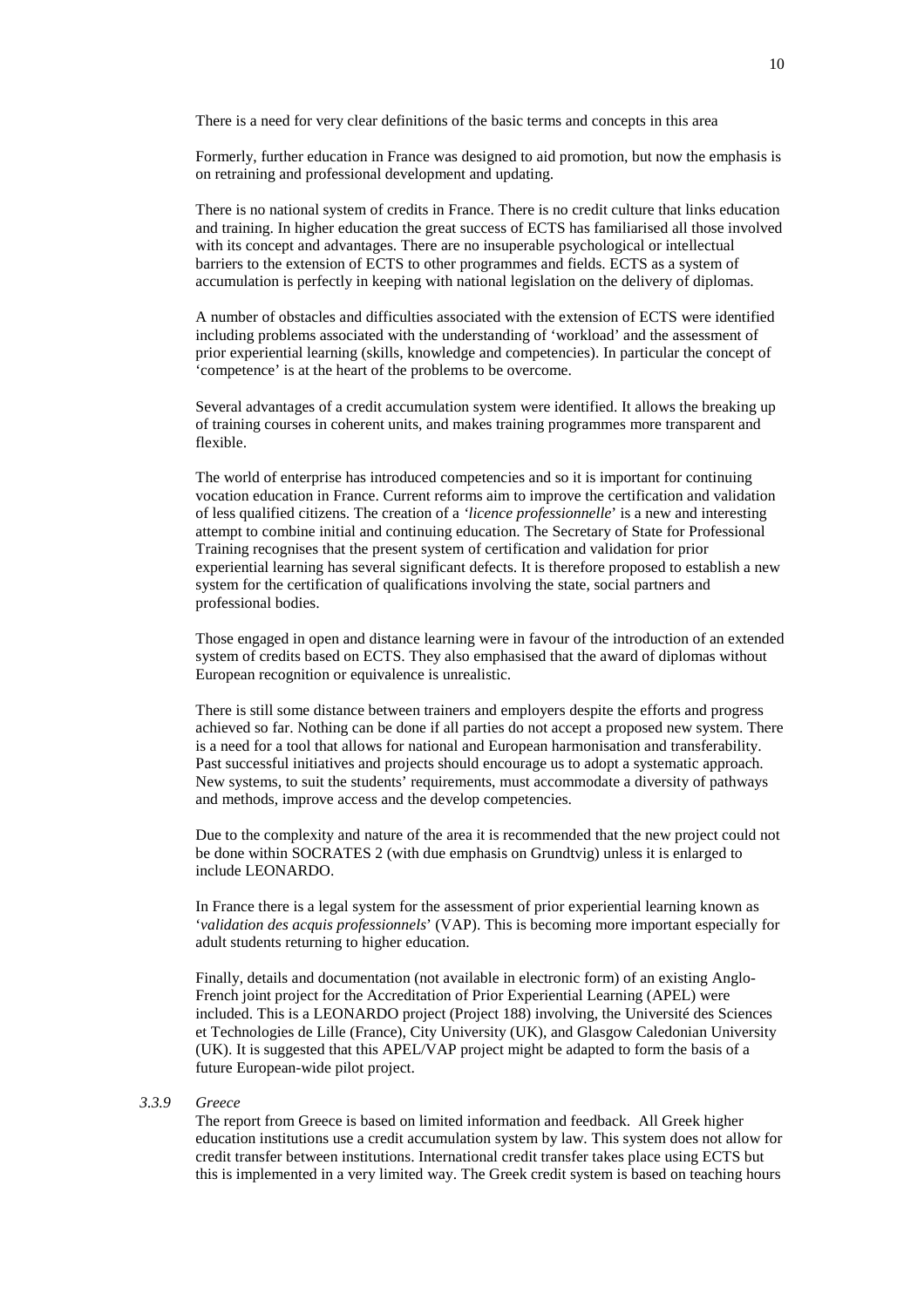where one teaching hour correspond to one credit per week and semester. However, the number of credits varies according to the type of contact hour (laboratory work, seminar work, etc.). Overall, the Greek system is comparatively undeveloped in its use of ECTS and no feedback has been gained on the possibility of applying ECTS to lifelong learning. It must be assumed that this would be difficult for the same reasons that the introduction of ECTS has been so problematic.

# *3.3.10 Italy*

Italy has a new and very sophisticated credit-based education system since 1999. Credits have been introduced in all sectors including higher education, higher secondary education, vocational education/training, and professional training. Credits can be used both for credit accumulation and credit transfer. However, the implementation of this new system is in its early stages.

Higher education institutions have adopted ECTS as the basis of their national (student workload-based) credit system. In vocational education/training and professional training, credits are based on competencies or '*crediti formativi*' rather than student workload. The two criteria do not seem to be incompatible but rather complement each other. The only difficulties foreseen are the obvious technical and cultural ones associated with the introduction of any new system. One of the main aims of the reforms is to produce an integrated system that encompasses vocational education, professional training and work. Credits gained within this framework (*Formazione tecnica-professionale superiore integrata*) can be flexibly used for the continuation of studies in universities that have agreed to recognise them, for recognition of professional qualifications, for further professional training, and for entry into the labour market. A basic distinction is made *between 'credito didattico*' or learning by studying and '*credito formativo*' which is learning by doing.

Higher secondary education has also been reformed in 1997/1998 and these reforms were implemented 1999. The reforms introduced the notion of '*credito scolastica*' (course-based credits and '*credito formativo*' (experienced-based credits).

Many advantages are associated with the development of a European-wide system including increased transparency between national systems, more flexibility in the development of joint curricula and more mobility. The principles of the simple credit model developed for this investigation are agreed and it also is suggested that a common language for the classification of competencies needs to be developed. The report also recommends the introduction of a common agreement on the notion of levels.

The report concludes with a strong recommendation that a new European credit system will require some convergence at national and international levels. The report also recommends an existing national pilot project, funded by the Toscana region of Italy, as a basis for development of a future international pilot project. The project is designed to solve the problems raised by the introduction of a credit accumulation system.

#### *3.3.11 Netherlands*

The Dutch report focuses on higher education and professional and adult education (the *BVEsector*). Since 1993 the study load of regular higher education programmes offered by universities and universities of professional education has been quantified by means of credit points (*studiepunten*). One credit point represents one week of full time study (40 hours including contact hours, laboratory and independent work). One year is 42 weeks and worth 42 credit points. The BE sector, professional training and adult education does not yet have a national credit point system. The Netherlands has a binary system of higher education with traditional universities and universities of professional education. In addition there is an Open University and the international education sector.

In the Netherlands some limited credit accumulation is possible between different sectors of education. ECTS is widely used in Dutch higher education for credit transfer. However, recent research has highlighted widespread problems associated with the information obtained by students before going abroad.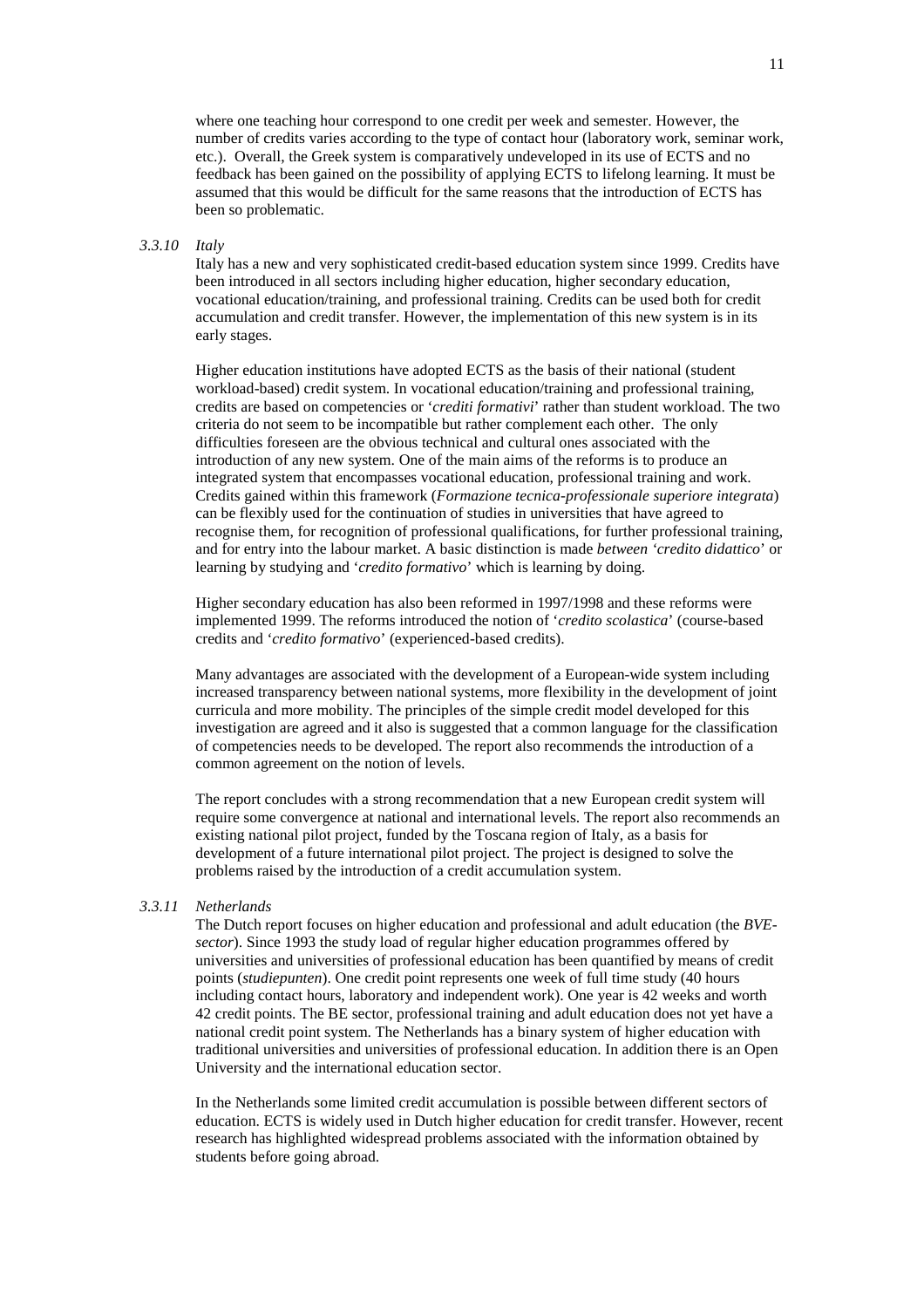Professional and vocational education heavily involves trade and industry. In this sector over 700 different qualifications exist at four levels. Each qualification is based on partial qualifications, themselves divided into attainment targets. For each partial qualification a number of credits is awarded. The levels are: 1-assistant; 2-basic employer; 3-skilled professional; 4-specialist/middle manager.

There have been reforms to develop a national qualifications structure with national standards for the whole sector of vocational training and adult education (BE-sector). Various projects have tested the implementation of the accreditation of prior learning (APL).

Overall, the reactions to an extension of ECTS varied from the positive to the very negative. The Ministry of Education, Culture and Science regard ECTS as an important tool to stimulate international student mobility and as a conversion system for credit points. They do not regard it as an accumulation system or that it can easily function as one. In particular the Directorate for Higher Professional Education remarked '*Extension of ECTS, in the existing form, towards other parts of education is, in our opinion, only desirable, provided that somehow the divisions between different educational levels are closely guarded. If not, extension will only lead to confusion, because the distinction between higher education and other levels of education will get blurred. ECTS does not say anything about the kind of education and the level thereof'*. The Association for Universities in the Netherlands (VSNU) reacted in a similar way '…*there is not yet a basis for extending ECTS towards other sectors of education….ECTS is only a conversion system. ECTS does not say anything about the kind of education, nor about the level thereof*'. There were many other Dutch negative, mixed and positive responses to the proposals. The Association for National Bodies for Vocational Training (COLO) saw the introduction of ECTS into vocational education as helpful in providing Dutch employers insights into foreign diplomas. However, they did have concerns about the approach, content and skills of foreign qualifications. In the future the focus will need to be on skills and competencies and less on educational content.

Overall, many Dutch respondents stressed the need to guard and maintain the quality of education. The potential relationship of ECTS to the EUROPASS initiative was also raised. The extension of ECTS to other sectors of education was seen as possible but only if clear barriers existed between the sectors. More intra-sector movements and transparency was seen as beneficial.

# *3.3.12 Portugal*

The Portuguese report identifies a growing concern by different professions about the need to develop continuing education. The engineering professional body, *Ordem do Engenheiros,* is in favour of a European credit system. The crediting of competencies for advanced professional education is seen as important. Both the engineers and the nursing profession show interest in adopting a European credit system for lifelong learning. In the field of adult education the need for the recognition of competencies acquired outside the formal learning process is an important current topic of debate.

In Portugal most public universities use the national (contact-hour based) credit accumulation system. This does not have a credit transfer dimension and ECTS is used for this purpose. The Rectors Council is promoting a study to examine the adoption of ECTS, as an accumulation system, in place of the national credit system. The Open University (Universidade Alberta) also uses ECTS for distance learning programmes.

The extension of ECTS to lifelong learning is considered a serious matter that should be positively encouraged. There is a possibility that the Portuguese Ministry of Education might take up the issue for promotion during the forthcoming Portuguese Presidency of the EU.

#### *3.3.13 Sweden*

Lifelong learning has been an important issue for Swedish education for several decades, especially since the higher education reform of 1977 in which access for adult students to higher education was widened and stimulated. One important feature is single-subject courses which are suitable for recurrent education and which facilitate accumulation of credits for adults who go between working life and further studies.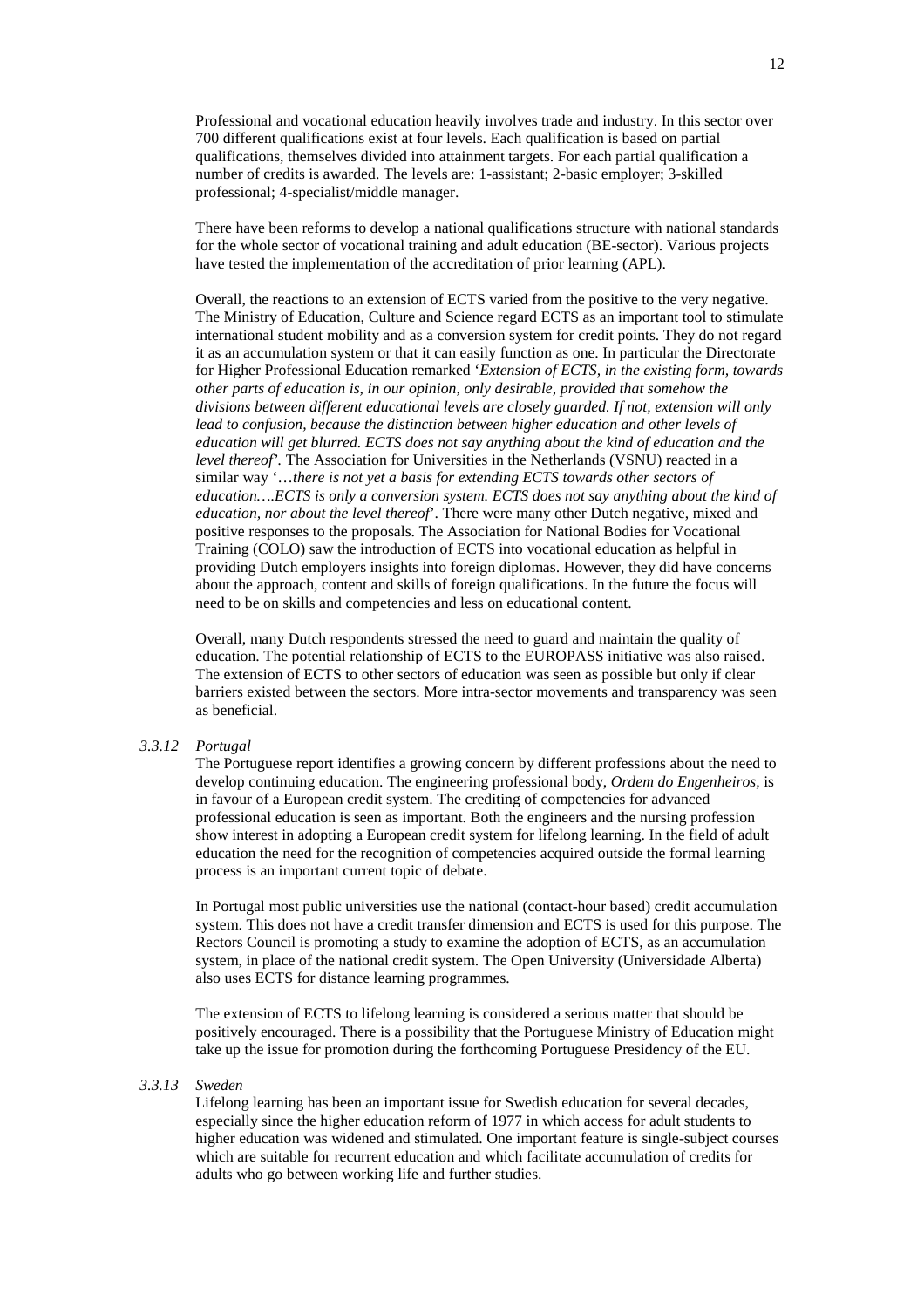In Sweden there is no distinction between university and non-university tertiary education. There are, however, long-term programmes designed to train scientifically-oriented professionals and short-term programmes designed to train professionals capable of performing or supervising tasks with a high scientific content. The amount of studies required for the completion of a degree is defined in terms of credit points where one credit point means a workload of 40 hours per week including lectures and independent studies.

ECTS is widely used in Sweden by almost all higher education institutions. There is no legal barrier to developing ECTS as a European credit system to facilitate education, training and professional development. In Sweden existing regulations already cover the recognition of skills and knowledge gained at work for the purpose of access to, and exemption from, studies.

The report strongly suggests that NARIC should be the key group to promote the ECTS extension as they have responsibility for academic and professional recognition. The Swedish Confederation of Professional Associations (SACO) agrees with the extension of ECTS and wants to actively support it as its members give a high priority to the promotion of lifelong learning. SACO together with its sister organisation in Denmark has launched a project in the Öresund area to promote science-based further education. The application of ECTS to the growing number of science-based further education courses in the area would aid the recognition and integration of the awards. It is suggested that this could become a useful pilot project. In addition, it is suggested that as SACO (and other trade union confederations) is actively involved in the preparatory work for the new structural fund Objective 3, that links between this and ECTS should be investigated. Part of Objective 2 focuses on human resource development and therefore lifelong education and training.

#### *3.3.14 United Kingdom*

In the UK there have recently been a large number of ambitious initiatives to promote lifelong learning and reform the educational system. A number of organisations are active in the area and there are some variations in Ministries and bodies responsible for it England, Wales, Scotland and Northern Ireland. A result of this, and the numerous reforms, is that the situation concerning lifelong learning is highly complex in a devolved UK. Within the Department for Education and Employment (DfEE) there is a separate division with a Minister in charge. A range of separate publications exists for different areas of the country. However, the thrust of all developments is in a similar direction. In England and Wales much of the impetus for reform has come out of the National Committee of Enquiry into Higher Education report '*Higher Education in the Learning Society'* 1996, known as the '*Dearing Report*'. There was a similar report for Scotland, the '*Garrick Report*'. These were undertaken to review the conditions of higher education in the UK and to make recommendations for the next two decades.

In the UK there is a great deal of experience, particularly in higher education, of credit accumulation and transfer systems. The country is in the process of creating a unified, integrated national credit system.

Progress has been most pronounced in Scotland. It has a blueprint for a national framework covering all qualifications from those for people with learning difficulties through to postgraduate degrees. The Green Paper on lifelong learning '*Opportunity Scotland*', confirmed the importance of creating a comprehensive Scottish Credit and Qualifications framework (SCQF). This framework is intended to widen access to, and increase participation in, lifelong learning and to improve the skills of the Scottish workforce. It is designed to relate different qualifications to each other (including further, higher, vocational and academic education) and assist with the transfer of relevant credits from one qualification to another. It is also intended to help employers and educational institutions assess an individual's qualifications. SCQF will be implemented from 2000 onwards.

The publication of the QAA *Consultation Paper on Higher Education Qualifications Framework for England Wales and Northern Ireland (EWNI), and for Scotland* (1999), marks a significant step forwards towards a UK unified credit system. It is designed to position all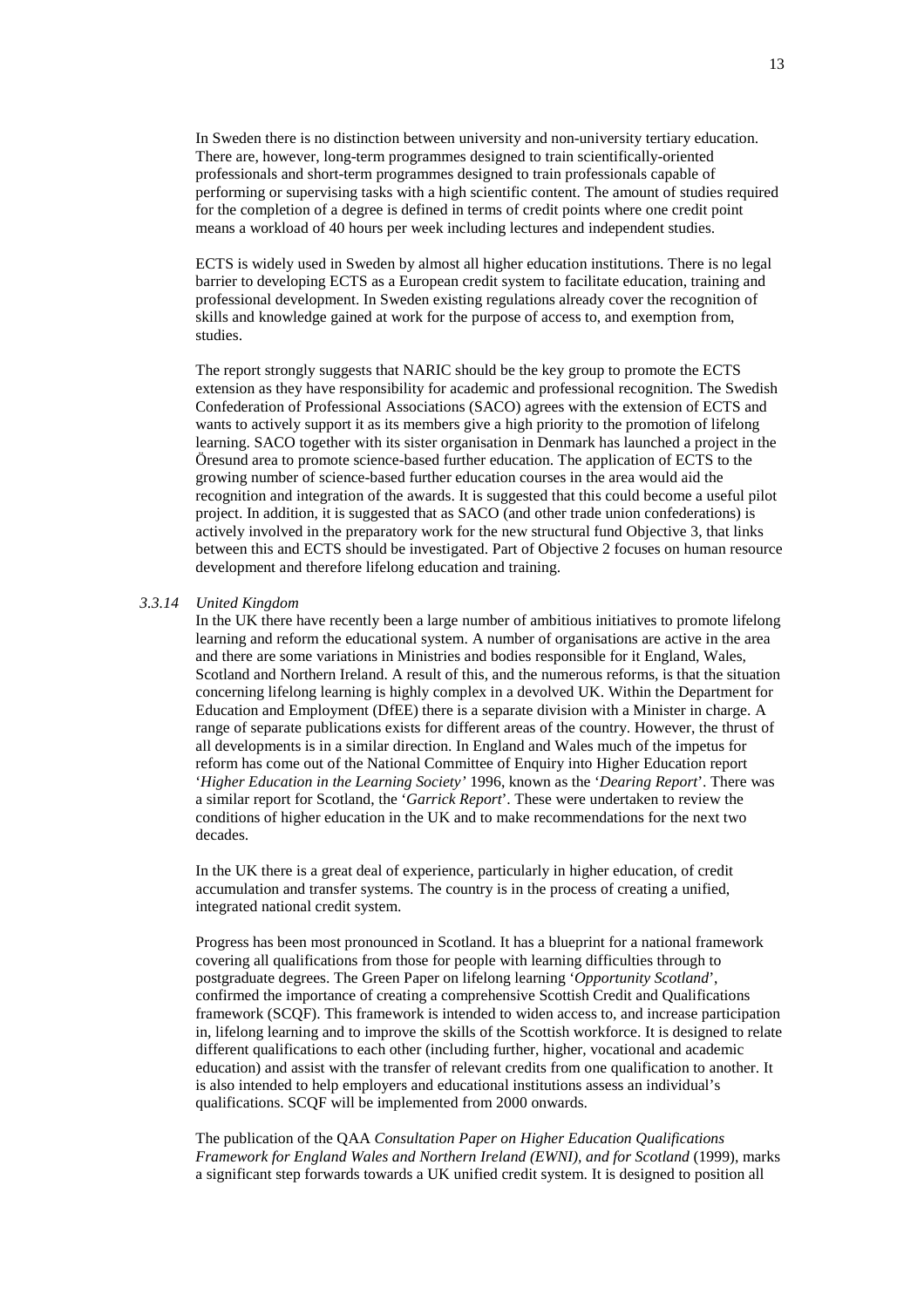UK higher education qualifications relative to one another, underpin standards, clarify progression routes and establish a common currency for credit accumulation and transfer. All qualifications should be defined in terms of minimal amounts of credits at certain levels. Each module should be defined in terms of outcomes, credits and levels.

Existing credit-based programmes in the UK offer intermediate qualifications after each year of full time study during a Bachelor's programme. They also have wide access through APL and APEL and often build in many opportunities for returning adult learners. In the UK credits normally provide a measure of learning outcomes as quantified by the notional number of study hours required for achieving the outcomes. Most higher education institutions assign a single unit of credit to the learning outcomes at a particular level that are typically achieved in 10 notional hours of study. A great deal of practical experience has been built up in the UK concerning all aspects of credit accumulation and transfer. The development of a credit framework for lifelong learning in Europe mirrors the developments taking place in the UK.

The government and other agencies have recently produced a number of publications. These are indicated in the full report in Appendix 4.14. This also includes the key UK Web sites where further information can be obtained.

The main feedback raised the following points:

- Credits are becoming more linked to outputs/outcomes.
- The development of subject benchmarking linked to generic level descriptors is the way forward in the UK. Work should be encouraged to lead to more convergence concerning level descriptors across Europe.
- In the short-term ECTS credit should be linked to the local explanations of their level.
- More co-operation and transparency between organisations responsible for quality is an essential pre-requisite for the development of the ECTS credit system for lifelong learning.
- Lifelong learning developments should not neglect projects that focus on the needs of those groups that are excluded from education.
- Future pilot projects should be in the area of Continuing Professional Development (CPD).
- When an individual wishes to transfer credits from one qualification to another some of the learning may be irrelevant. Therefore, the distinction between 'general' and 'specific' credits should be made to ensure that '*à la carte*' credit systems do not develop.
- Better transcripts would help reduce the problems associated with understanding and recognising credits. National transcripts should follow the model developed by the Diploma Supplement and current UK national transcript project.

To summarise, there has been a host of initiatives concerning lifelong learning in the UK. The key government initiatives towards lifelong learning include: the establishment of the University for Industry (Ufl Ltd); the 'New Deal' programme designed to get different groups of unemployed people back to work; establishing 'Learning Direct' the national lifelong learning help-line; the government review of post-16 education and training; and the development of 'Individual Learning Accounts'.

The responses to the ECTS extension project were generally positive. Meetings with representatives of the Open University, Open Learning Foundation, European Access Network (EAN) and other organisations raised a number of important issues associated with credit-based lifelong learning. Three possible pilot projects were identified. Further details of a project to investigate the application of the UfI model across Europe can be found at the end of Appendix 4.14.

#### *3.3.15 Confederation of Finnish Industry and Employers*

The Confederation of Finnish Industry and Employers consider the mobility of students a very good thing. Employers support this by offering training places to foreign students. They also support the Diploma Supplement initiative and want a system where studies abroad are accepted as credits recorded in a Diploma Supplement. However, it is not of vital importance for employers to know much details about the nature and value of credits. The report supports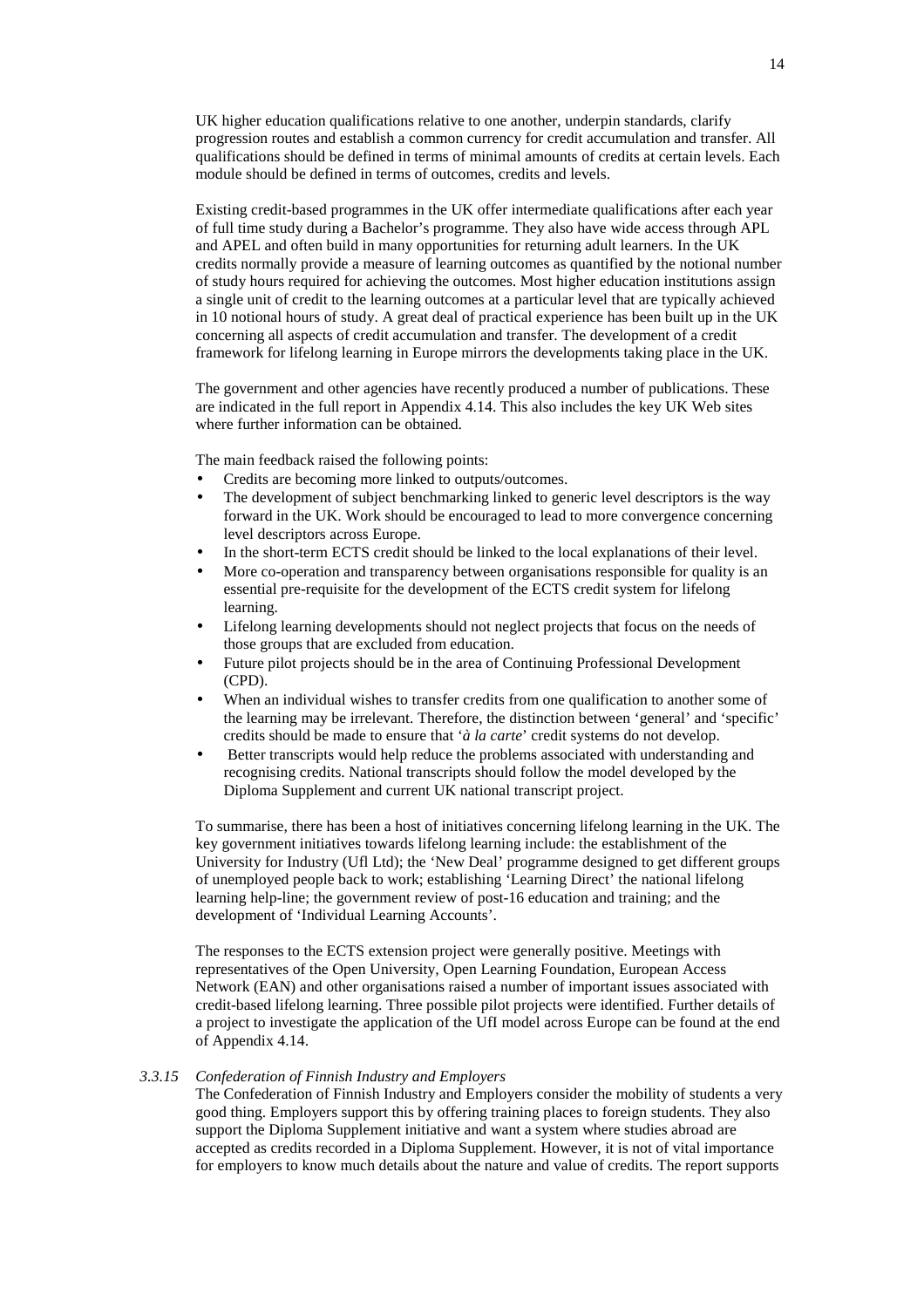the aspiration of the Bologna Declaration to simply the pattern of studies and the meaning and details of credit in different systems.

*3.3.16 European Association of Distance Teaching Universities (EADTU)* EADTU representatives from Austrian, Belgium, France (FIED), UK (OU and OLF), Portugal, Spain, Netherlands, Germany (Fern Universitäit), Sweden, Denmark and the Czech Republic completed the ECTS extension questionnaire. In addition, the EADTU report was discussed and confirmed at the EADTU Board meeting, held on November 11<sup>th</sup> 1999, Milton

From the outset, open and distance universities have used credit systems, expressing workload in credit values and describing courses using a set of educational descriptors. Generally, they also use credits for their vocational and professional education. All this is compatible with ECTS. However they seldom apply ECTS as traditional universities do. In applying ECTS some problems occur. In practice, some institutions have not always modularised their educational programmes (i.e. Germany) or the programmes have not been described in terms of workload, but only in terms of content/performance (i.e. Denmark). The ECTS grading system (A-F) is often felt to be a difficulty, as it does not differentiate achievements in the top segment of the scale in such as way as it does in the middle. The report stresses the need to emphasise more the qualitative description of credits focussing on academic content, level descriptors, competence, and taught outcomes.

EADTU members refer to mobility as one of the main advantages of the system. ECTS promotes the exchange of conventional students but it should also be a tool for the virtual exchange of students i.e. either before or instead of, a semester abroad, or as a complement for a course at a home university. This can be particularly useful in a lifelong learning context. EADTU members emphasise the use of ECTS as a tool for the exchange of courses to widen students' choice and promote a European dimension in their profile. A virtual ERASMUS scheme is possible but not one that allows an '*à la carte*' educational model.

From an institutional point of view, EADTU members see ECTS as crucial for promoting academic collaborations on a comprehensive and multilateral basis. It also stimulates institutions to enhance their own quality assurance arrangements, to benchmark best practice and evaluate the value of qualifications. In the distance learning context across Europe, adult learners could accommodate a portfolio of several competencies and skills, according to their career objectives. This will facilitate the free circulation of people. The EADTU are well placed to undertake applied research into the practicalities and problems of developing an extended ECTS system.

**3.4 Issues Associated with Developing a Credit-Based Lifelong Learning Framework** The research identified the following significant issues associated with the development of a European credit framework for lifelong learning:

# *3.4.1 Terminology and Definitions*

Keynes, United Kingdom

In Europe there is no common language for, or clear set of definitions of, such terms as 'lifelong learning' or the subsets that it can include. Many different national definitions and understandings of lifelong learning exist. It can include all learning from 'cradle to the grave'. Professor Edward Thomas, Secretary General of the Universities Continuing Education Network (EUCEN) indicates that '*Lifelong learning includes all learning from pre-school education at one end of the scale to education for retired adults at the other. Included within this is the initial education taking place in schools and higher education institutions (generally ending in the late teens or 20s) and the much more fragmented continuing education, coming from many providers which continues for the rest of life'*. <sup>2</sup> In the context of higher education, continuing education has been defined (EUCEN Conference Proceedings, 1991) as '*any form of education, vocational or general, resumed after an interval following*

 $2$  See 'Increasing Lifelong Learning in European Higher Education' by Professor Edward Thomas. This paper was produced for the European Higher Education Expert Forum in Brussels 24-25<sup>th</sup> January 2000.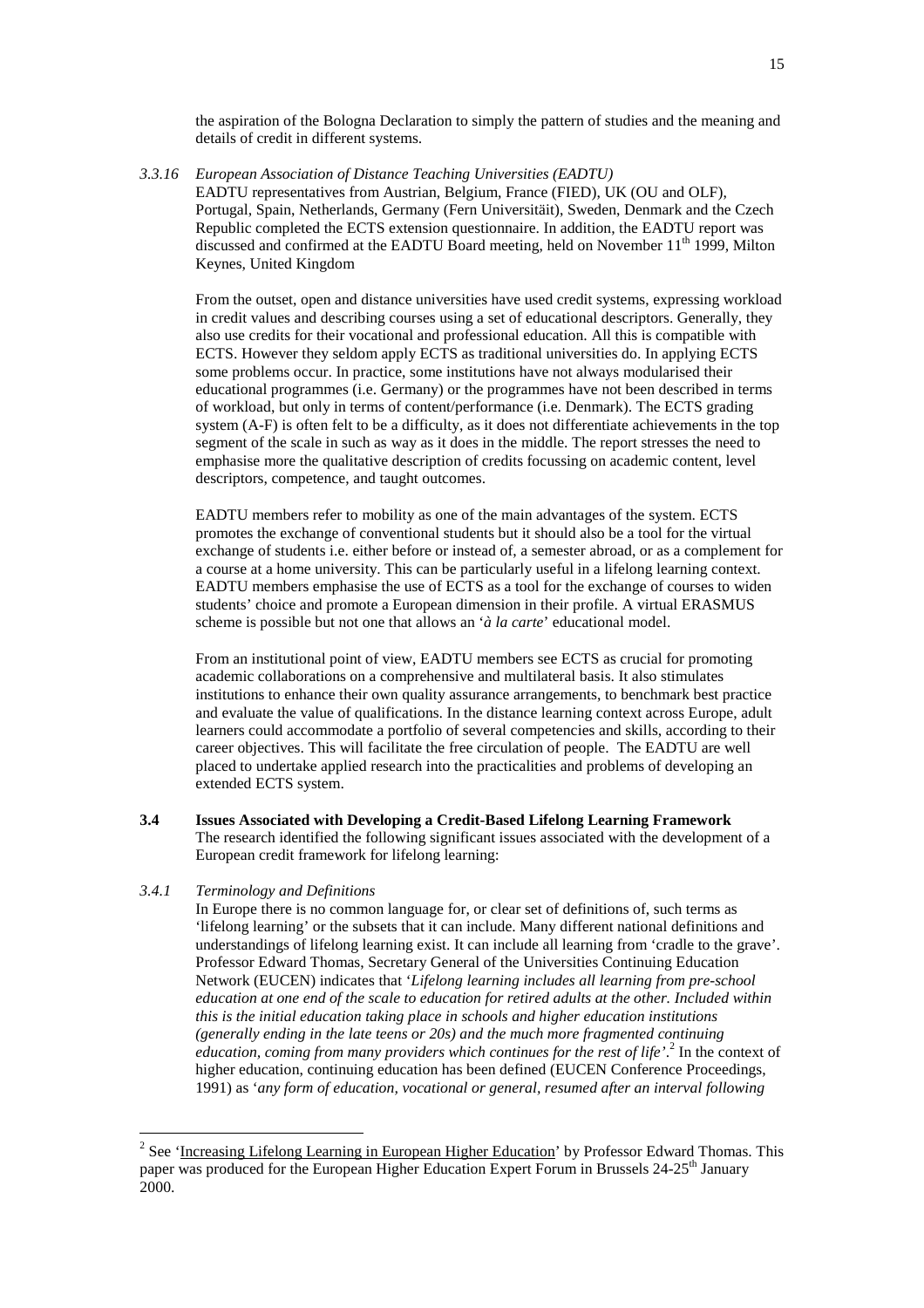*the continuous initial education*'.3 So the field of lifelong learning is necessarily very wide and includes many different levels, aims, outcomes, types and modes of learning. This diversity is both a strength and a weakness. It would certainly benefit from a unifying creditbased framework that would promote much needed transparency. Furthermore, it is important that some common understanding and terminology is developed. This is an important prerequisite for the development of any European credit framework than encompasses lifelong learning.

# *3.4.2 Credits, Competencies and Lifelong Learning*

The extension of ECTS to incorporate vocational education and training raises serious questions concerning the nature of credits (see the reports from Italy, France, Belgium [Flemish Community], Finland, EADTU, Portugal and the UK). So far, most European traditional universities do not apply credits to vocational or professional training. There is a need to develop a credit system that takes into account competencies (widely used in vocational education/training) that is compatible with a credit system based on workload (currently used in higher education). The latter approach used by ECTS should not be viewed as contradicting the first, but rather as enriching it, because it would combine the objective of the educational/training experience (the competence to be acquired) with the effort required to acquire it. The development and testing of a definition of credits capable of being more focussed on outputs and outcomes is not necessarily such a radical proposal, since this approach is already being adopted in Italy and the UK. Furthermore, within traditional academic education there is a trend in many countries towards a more output-focussed, outcomes-based approach.

Credits only reflect the quality of achievement in the context of an educational programme. They do not express any evaluation of the content and the academic level or the quality of the programme. That is because ECTS has mainly been used in the context of bilateral student exchange in the framework of ERASMUS/SOCRATES. These bilateral agreements, often within small networks, are based on mutual understanding and trust, which over the years is confirmed by practice. In particular, the report from EADTU members emphasises this formal quantitative character of credits, but they also stress the need for a qualitative descriptor (academic content and level, competencies, taught outcomes, etc).

Differences in student workload and the 'notional time' taken to gain credits exists across Europe (for details see the German report, Annex 4.4). There are considerable variations in what 'one year of study' actually means in different countries. The imprecision and confusion of such approaches should be supplemented by more sophisticated measures of credits. The allocation of credits on the basis of total workload does not sufficiently reflect the quality of those credits. Furthermore, education is increasingly being delivered in different ways - in short courses, by open and distance learning, by intensive programmes, etc. In the case of APEL, for example, a workload-based approach is not appropriate. This makes notional time measures of credits increasingly problematic. However, despite these shortcomings, the student workload approach to credits must remain as the core of any future system. The problems associated with it must be made explicit so that they can be overcome. The current ECTS quantitative measure of credits needs to be supplemented by a more qualitative measure that emphasises level, competencies and taught outcomes. It is probable that this can only be achieved by building in appropriate links between ECTS credits and the explanation of level, competencies and outcomes as expressed in the relevant individual national educational system.

A consequence of developing an over-arching European credit system is that credits gained from different types and levels of educational experience must be clearly labelled, identified and understood. It must not be possible to confuse different types and levels of credits. The acknowledgement of this principle is essential for the effective national and international use of any extended credit system (see the Flemish and Dutch reports, Appendix 4.2 and 4.11). The Diploma Supplement has a major role to play in this process. Furthermore, efforts should be made to develop a common language for the classification of competencies, in order to

 $3$  EUCEN Conference proceediongs (1991), Towards a European Universities Continuing Ediucation Network.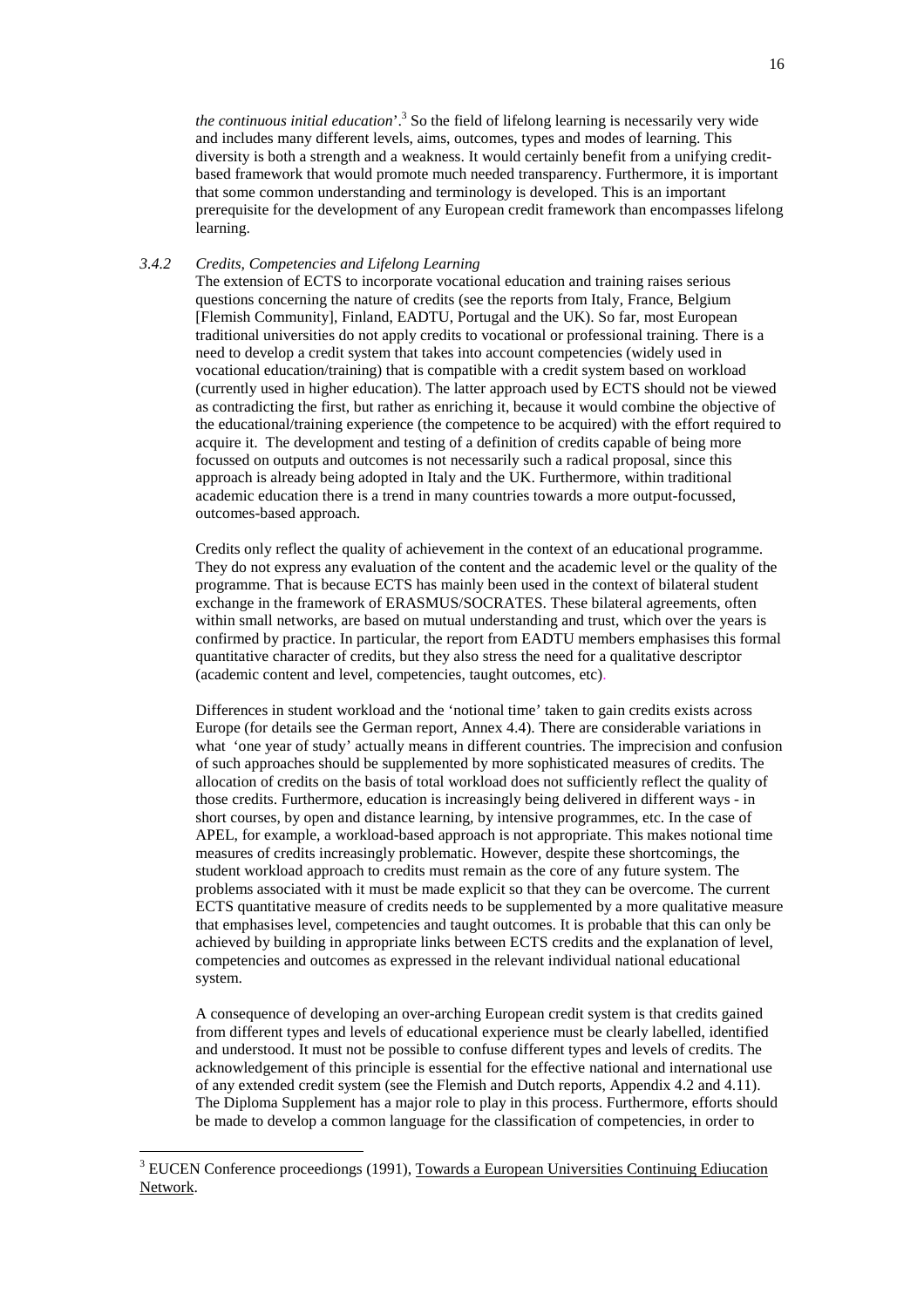facilitate mutual understanding. There would also have to be a Europe-wide agreement concerning what exactly constitutes different types of education.

The mixing of different types of credits within education or training programmes is a matter of judgement by the institution or body awarding (or recognising) a qualification. It must be emphasised that autonomous institutions will always decide what they accept. A credit system is just designed to facilitate such decisions by increasing transparency and reducing confusion.

# *3.4.3 Credits, Levels and Lifelong Learning*

There was no agreement concerning the notion of levels within specific types of educational programme. Some recommended the development of agreed European levels, whilst others rejected it. Many sophisticated credit systems identify different levels so the progression within the structure of qualifications is clear. In the long term, European agreement about levels might emerge. Currently in the UK, there is the pioneering investigation and development of levels linked to outcomes; national generic (level) subject descriptors, and national benchmarking standards. However, the use of the Diploma Supplement, national transcripts, and other internal national systems should provide sufficient information on the local system of levels linked to credits. Furthermore, outcomes-based and competencies-based approaches should also help clarify the level of any qualification.

#### *3.4.4 Quality Assurance Issues*

The Belgian (Francophone Community), German and Dutch reports raised strong reservations (discussed previously) concerning the dangers of 'à la carte' credit accumulation systems with the possibility of students demanding qualifications after simply collecting enough disparate credits from a range of different sources. These concerns are misplaced. Regulated professions will stay regulated. Unstructured and educationally incoherent academic programmes of study are not what is proposed. Local, regional or national autonomy is not compromised by external credit systems. The national power to approve, recognise, accredit or validate does not transfer. However, it is suggested that hard evidence from future pilots should lay these worries to rest. The useful distinction between 'general' and 'specific' credits will also help to achieve this. Ironically, credit systems open the door to all sorts of quality control and quality assurance mechanism simply by making things more transparent.

In addition, a number of problems were raised concerning quality. Several reports raised issues concerning the guarantee of quality of the credits associated with the education gained under such a system. It is obvious that the relevant national quality assurance system guarantees the quality of the credits associated with it. More links need to be built between the different national quality assurance systems. Several other suggestions for the way forward were made, including the need for some sort of international system for accreditation and the restriction of the system to public education only (see the Belgium reports, Appendix 4.2, 4.3).

A further complication is that the key notion in the current ECTS approach is 'mutual recognition'. Expanding the system would lead to collaboration, or non-collaboration, between completely different providers from different systems. Mutual recognition will be more difficult to create in these situations. Therefore, it is recommended that the development of a European credit-based lifelong learning framework should be connected to existing Commission initiatives to link existing national quality assurance mechanisms. Without more transparency and knowledge about the quality of each other's systems the development of a credit-based lifelong learning framework will be very slow.

Finally, credits indicate nothing about the quality of attainment except in the broadest sense. The precise explanation and identification of credits (nature, type and level) must be a feature of any new system for lifelong learning. Therefore, it is recommended that any future pilot must pay attention to this and link credits with the Diploma Supplement, existing national transcripts, ECTS transcripts and other systems that give this sort of information.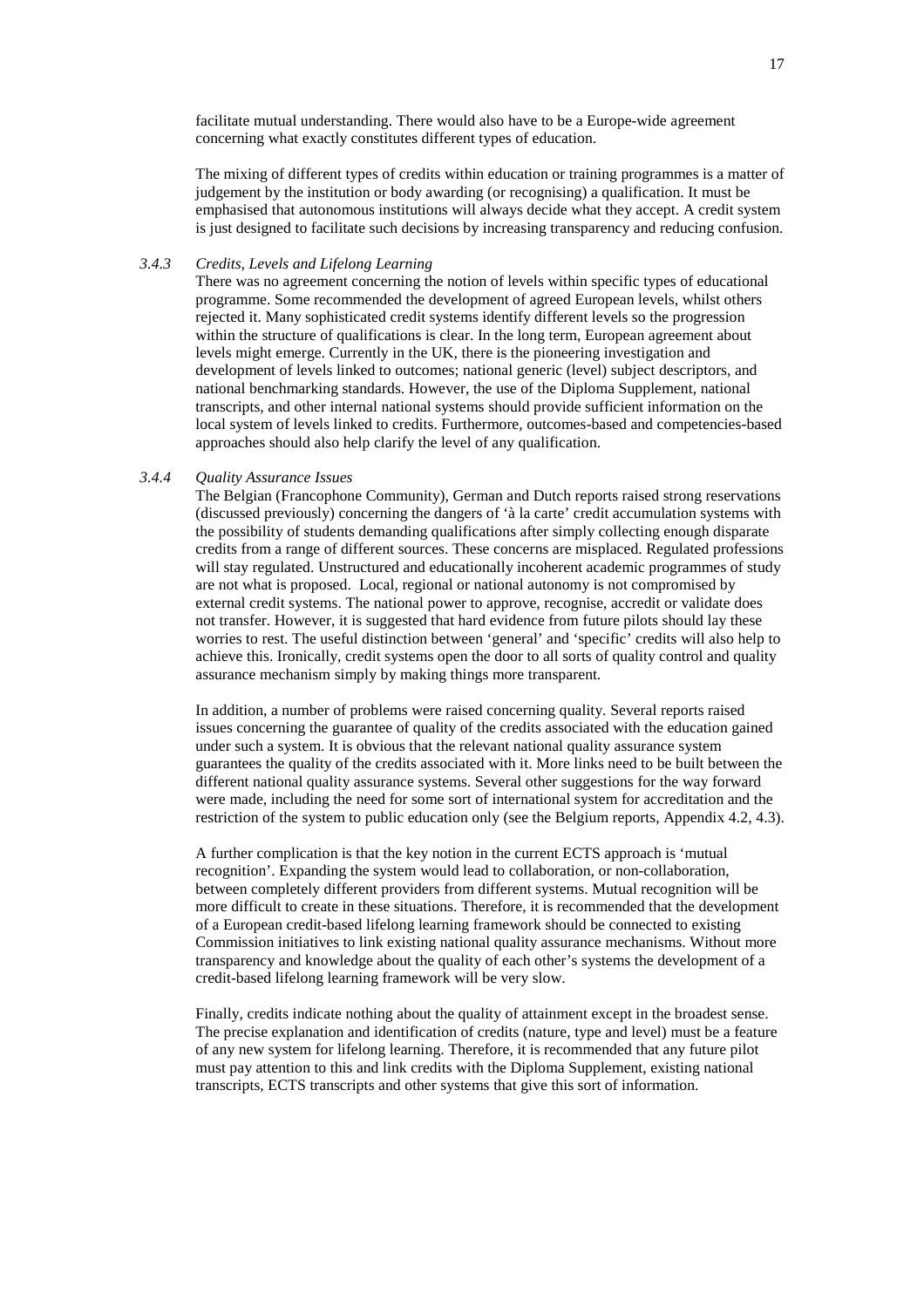#### **3.5 Credit Systems in Europe**

Some European countries have sophisticated national credit systems covering different types of education, whilst for others, ECTS was their only experience of credits.<sup>4</sup> ECTS is also compatible with the higher education systems in all of the countries/regions consulted.<sup>5</sup> However, in practice there existed a number of practical difficulties concerning credit allocation. None of these problems are insurmountable.

The majority of EU/EEA countries share in common the fact that they have undertaken major reform of their higher education processes in the 1990s. As part of this process many have introduced credit systems. In the European Union various types of credit system exist with each being designed to achieve different local, regional, national or international objectives. This is because the economic, social and political reasons for creating credit systems have been different. Systems have been introduced for many reasons including: to increase flexibility, improve learning, introduce mobility, save money and promote efficiency, rationalise, promote market forces, introduce more competition, improve citizen choice, reduce barriers between academic and professional education and to improve the workforce in the context of the global economy. The resulting diversity of systems leads to the conclusion that an over-arching European credit accumulation and transfer framework is needed now more than ever.

Several reports contained mixed reactions to the notion of credit 'accumulation' in higher education. Many reactions were favourable (Germany, UK, Spain, Italy, etc.) but a strong exception to this was the Belgian Flemish community where this is not possible according to law. Their system also regulates the number of credits (60) to be gained in one year to progress to the next. Similarly, in the Dutch system of higher education limited use is made of accumulation of credits between different levels or sectors of education. A number of Dutch organisations and institutions opposed the development of ECTS into an accumulation system. However, it must be emphasised again that any European credit framework could not impose new rules or override the domestic arrangements for study.

ECTS is currently designed to act as a framework to facilitate credit transfer. Systems for credit transfer can be distinguished from those for credit accumulation. In the latter the students' entire educational programme is expressed in terms of credits, not just a small part of it. The importance of levels, progression and the academic coherence of the complete programme become more significant for systems of credit accumulation. Consequently, the tools and procedures associated with ECTS will have to evolve when it is applied to credit accumulation. The implications of this are discussed further in section 3.7.

The most developed credit systems are in the UK, Scandinavia and Italy. The recent Italian reforms are creating a system with credits in all sectors, including higher education, higher secondary education, vocational education/training and professional training. Credits can be used both for credit transfer and credit accumulation. In vocational education/training and professional training, credits are often based on competencies rather than workload. It is recommended that any future pilot projects should pay particular attention to the experiences and most recent developments in these countries.

**3.6 The Features and Principles of a European Credit Accumulation and Transfer System** The 'features and principles of a European credit system', reproduced in Appendix 3, were agreed by those consulted as appropriate and useful. Across Europe there exists such a range of credit systems designed to achieve a variety of different national objectives. The rich diversity of European educational provision should be maintained and improved with a

<sup>&</sup>lt;sup>4</sup> The most recent survey of European and other credit systems can be found in the report by Professor Fritz Dalichow, 'A Comparison of Credit Systems in an International Context.' Published in 1997 by the German Federal Miinistry of Education, Science, Research and Technology.

 $<sup>5</sup>$  Evidence for this can be found in the Draft Synthesis report by the European Commission 'Academic'</sup> Credit Systems and Modularisation in EC and EFTA Countries – Compatibility wwith ECTS'. Published 1993.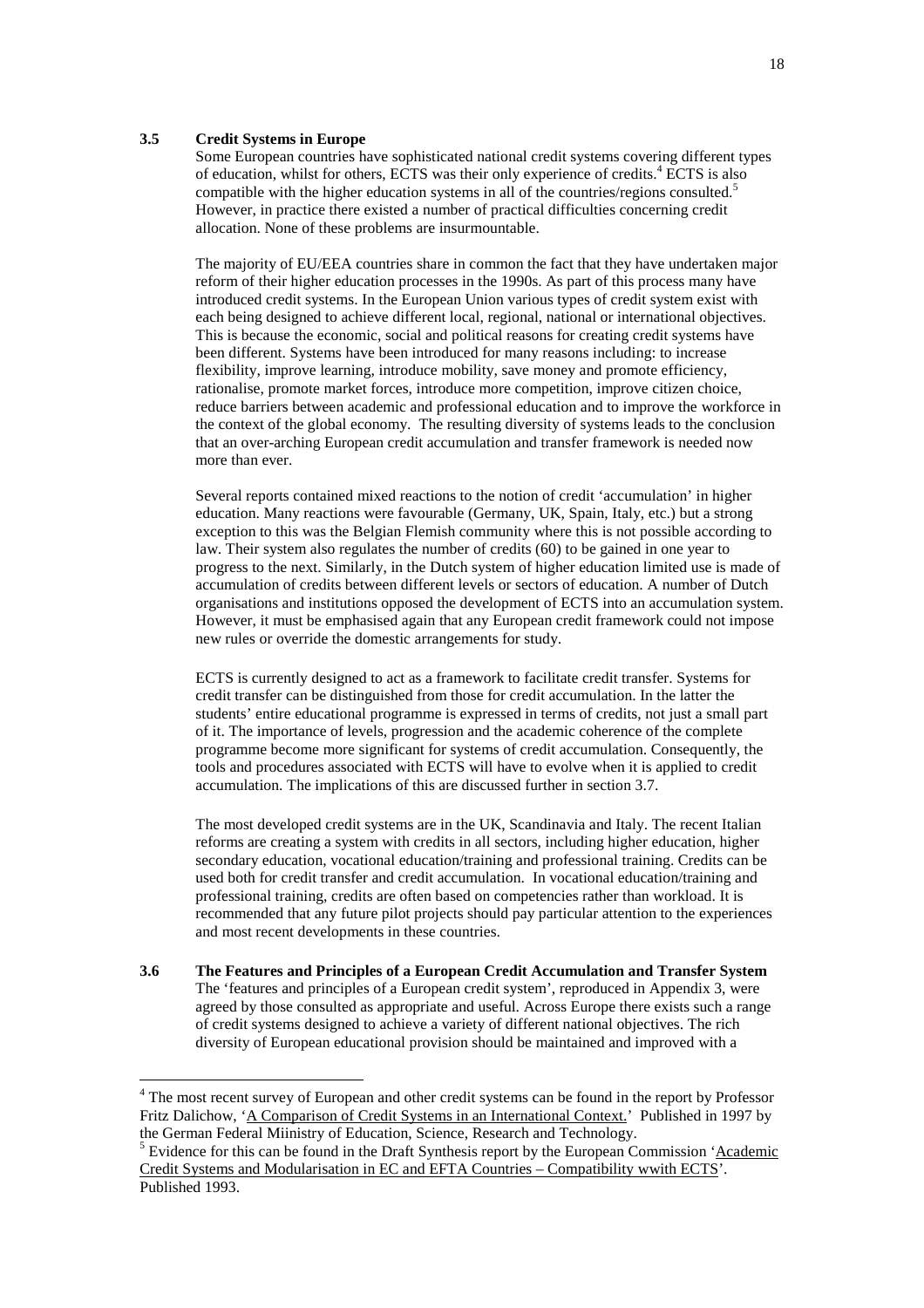common credit framework that could links them all. These principles should be further developed and augmented to form a clear basis for the credit-based lifelong learning framework.

#### **3.7 The Evolution of ECTS**

The current state of the SOCRATES/ERASMUS ECTS is relatively healthy and buoyant. It is accepted and used by over one thousand higher education institutions. The tools it uses are tried and tested and have been shown to be effective. The principles on which it is based are sound. Its application as a credit transfer framework needs only minor refinement. However, it is strongly recommended that support for its implementation is maintained as ECTS is not always consistently applied, nor is it always properly understood. It does require further embedding within institutions.

For the current purposes of credit transfer ECTS works well. No changes to its procedures and processes are necessary. The principles that underpin ECTS (as a credit transfer system) would also serve to underpin a broader European credit (accumulation) system. However, a number of adaptations and developments to the existing ECTS tools and procedures would be necessary for its application to lifelong learning. The current situation is that ECTS is an important but often peripheral activity of higher education institutions. The extension of ECTS to lifelong learning would require institutions to locate centrally the responsibility for coordinating their systems. It would become a core activity of many institutions. Particular changes and refinements would also be necessary to Transcripts, Information Packages/the institutional prospectus, the definition and allocation of credits, and mechanisms for explaining levels, grades and award classifications.

# **3.8 Advantages of a Credit-Based Approach to Lifelong Learning**

There was a large measure of agreement concerning the advantages of adopting a European credit-based approach to lifelong learning. Many different advantages were identified including the following:

## 3.8.1 *Flexibility*

Credits have the flexibility to take into account the potentially enormous range of study opportunities open to citizens in the EU/EEA. Credits allow bridges and links to be built between different forms, modes and types of education. They allow multiple entry and exit points to education. No distinctions were identified regarding the use of credits for full-time and part-time education. In many countries the distinction between the two is becoming blurred. Credits are equally applicable to both. In particular, for open and distance learning, the development and application of information technologies imposes new methods of teaching and examination. The delivery and development of such programmes would be greatly facilitated by an international credit-based system of recognition.

#### 3.8.2 *Mobility*

Credit systems facilitate regional, national and international mobility. They achieve this by improving transparency between different educational systems and therefore promoting academic and professional recognition. This mobility (whether it is real or virtual distance learning) widens student choice.

# 3.8.3 *Promoting Continuing Education*

In particular, highly fragmented in terms of time and place, Continuing Education is delivered by a host of providers in many different modes. Here, a system for the accumulation of credits is obviously of benefit. Students study in a variety of different settings (home, workplace, academic institution) and move between them and different countries. A credit system would facilitate this and make the recognition of prior learning much easier. Indeed, lifelong learning accounts, work-based learning, negotiated individual programmes, and employment-based schemes would all benefit from a common credit framework. Credit accumulation, credit transfer and credit recognition are all essential to this process, and ECTS has developed most of the necessary tools to make it work. The extension of ECTS will require the involvement of higher education institutions, initial education providers, professional bodies and employers.

#### 3.8.4 *Facilitating Accreditation of Prior Experiential Learning*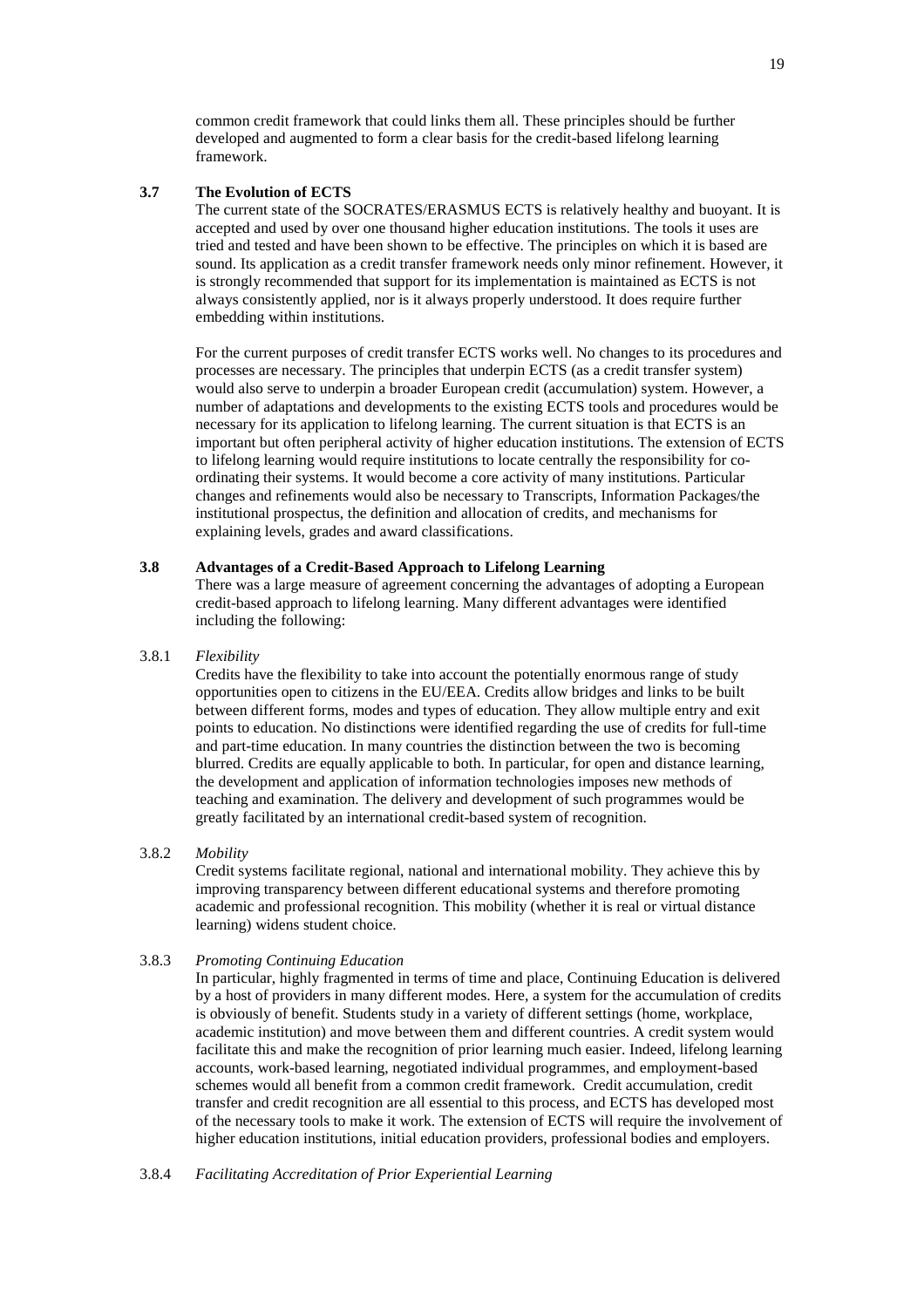There are particular benefits to using credits when expressing learning and competencies associated with the Accreditation of Prior Experiential Learning (APEL). This is important for purposes of access and exemption from study, as well as the recognition of learning that has taken place in the workplace. Credits are a useful tool to help the recognition of learning wherever it has taken place.

# 3.8.5 *Collaboration*

Finally, an extended ECTS credit system would be essential for promoting comprehensive and wide multilateral collaboration (joint curricula etc.) between the main stakeholders involved in lifelong learning. It also stimulates institutions to enhance their quality assurance arrangements, to benchmark best practice and evaluate the value of qualifications and competencies.

## **3.9 Summary of Main Findings**

Overall, a broadly favourable concensus of opinion emerged from the research. All of the reports were favourable about proceeding with the initiative and all raised significant issues that have to be overcome in this highly complex area. The majority of individuals and organisations indicated that it is timely and worthwhile to develop a credit-based European lifelong learning credit framework of some sort. The development of national lifelong learning systems is clearly in its infancy. However, the difficulty of such an endeavour should not be underestimated, it will be a long and complex process.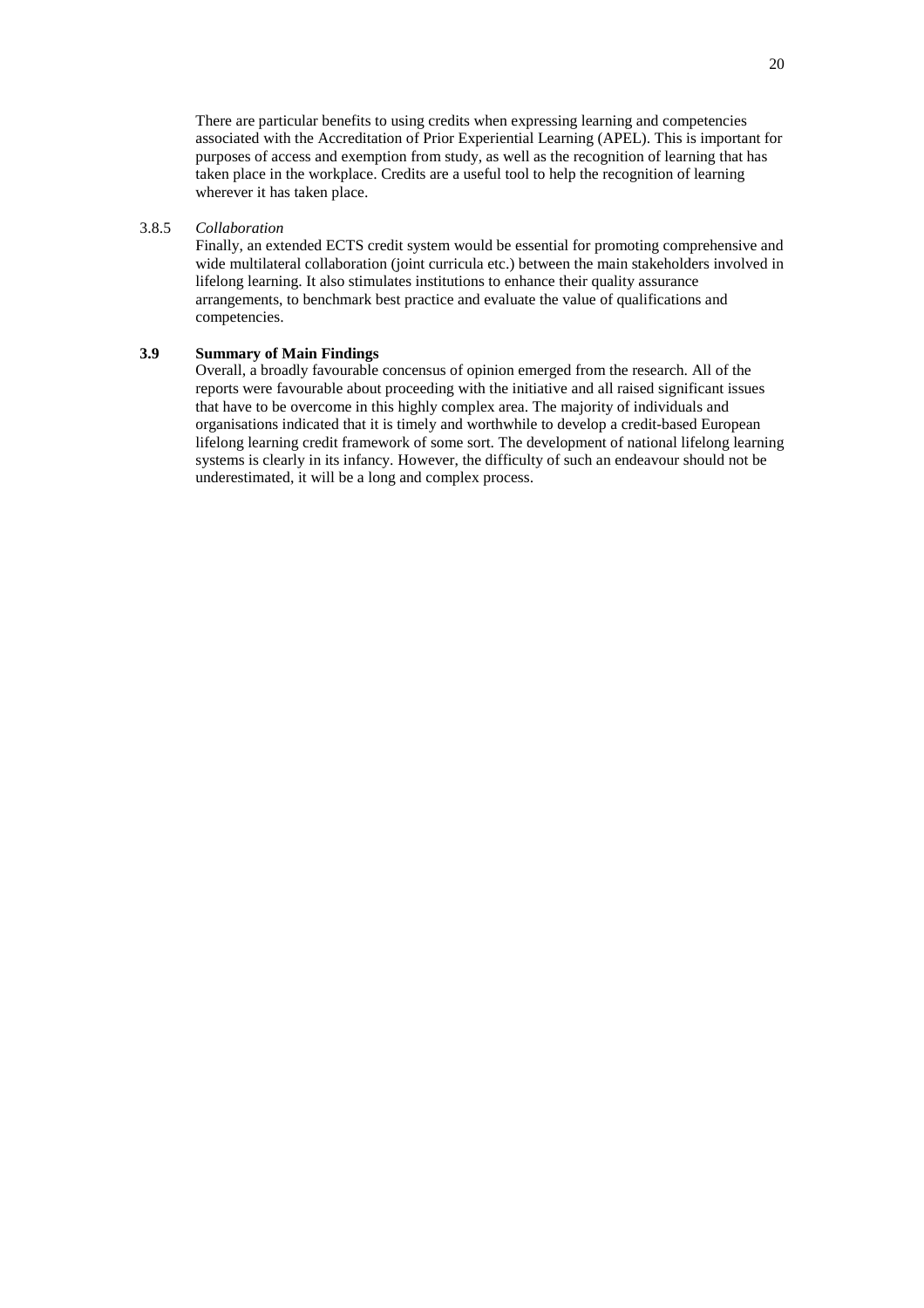# **4** CONCLUSIONS AND RECOMMENDATIONS

# **4.1 Introduction**

It is timely to go ahead with the development of pilot projects to facilitate the development of lifelong learning. The majority of those consulted enthusiastically agreed with the development of ECTS to achieve this end. Those who had reservations were concerned about legitimate issues associated with quality, institutional autonomy, and the potential for mismatching units and programmes ('*à la carte*' credit systems). The steering party urges that there are considerable benefits in the promotion of a series of pilots that are part of a common credit-based framework promoting lifelong learning. Part of the task of such projects must be to prove that the concerns expressed in some reports are unfounded and can be overcome. The evidence from experience in those countries more advanced in the development of lifelong learning systems does indicate that this is possible.

The following conclusions and recommendations are of two main types. Section 4.2 (General Recommendations) draws together all general strategic research findings, recommendations and conclusions concerning issues, problems, and good practice associated with the way forward. The second section 4.3 (Pilot Projects for Future Consideration) summarises the suggestions for possible future pilot projects. Section 4.4 makes some final observations.

# **4.2 General Recommendations**

The development and introduction of a ECTS credit-based lifelong learning framework will be a complex process, best achieved at the strategic policy level through processes enabling a wide dialogue between European higher education institutions, initial education providers, professional bodies and employers. At the tactical level there is a strong argument for short, well-focussed follow-up projects, involving these bodies. This would help achieve a big step forward towards the Sorbonne/Bologna objectives. The design of such projects should pay particular attention to the experience of lifelong learning and credit developments recently undertaken in Italy and the UK.

- 4.2.1 Future pilot projects should seek to test and overcome anxieties raised in this report concerning the possible mismatch of credits from different types of education. The quality, type and level of different credits must be clearly identifiable along with systems to prevent the creation of an '*à la carte*' type credit accumulation framework.
- 4.2.2 Due to lack of common definition and understanding of lifelong learning and associated terms it is recommended that projects develop appropriate common terminology. This is an important prerequisite for the development of any European credit framework that encompasses lifelong learning. There would also have to be a Europe-wide clarification concerning what exactly constitutes different types of education.
- 4.2.3 The development of ECTS should lead to a credit-based lifelong framework that is kept as simple and transparent as possible and created to:
	- Include professional, vocational and corporate qualifications;
	- Address educational systems outside the European Union, in particular, the Eastern European states currently seeking membership;
	- Allow transference with other non-European educational frameworks, especially those of the United States, given the high demand for student exchange programmes between the USA and European states;
	- Promote mobility of students between single mode distance, single mode campus, dual mode and virtual universities;
	- Permit advanced standing into degree programmes on the basis of accreditation of prior experiential learning (APEL);
	- Enable the integration of new and developing units, degree programmes and modes of study.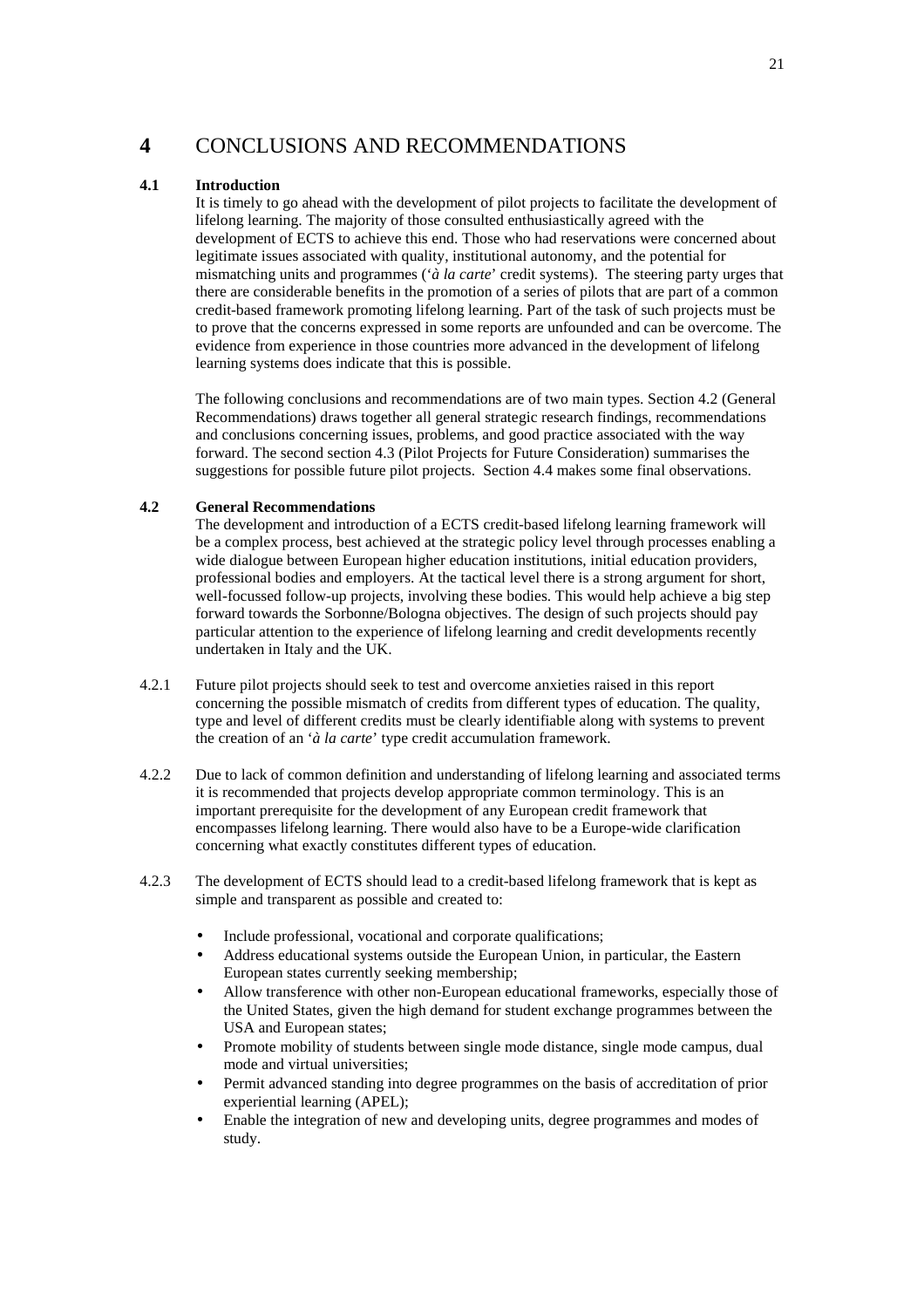- 4.2.4 Several of the proposed pilot projects have common features. There is merit in the further detailed consideration of these to identify and combine their strengths. The areas of 'initial' and 'continuing professional development' are both likely to become increasingly important in the future. Certainly, pilots could usefully be developed to create a credit-based system to record lifelong learning achievements incorporating APEL. The accreditation of prior learning (APL) and of experiential learning (APEL) is a process that would easily benefit from standard approaches to measure the skills and learning (throughout life; in the workplace, the university, etc.) achieved by the citizen and expressed in ECTS credits. APEL was a feature mentioned in many of the steering group reports.
- 4.2.5 Credits indicate nothing about the quality of attainment except in the broadest sense. The precise explanation and identification of credits (nature, type and level) must be a feature of any new system for lifelong learning. Therefore, it is recommended that any future pilot must pay attention to this factor, and link credits with the Diploma Supplement and other systems<sup>6</sup> that give this sort of qualitative and quantitative information. Credits and qualifications are difficult to understand if they are not explained in the context of the educational system where they were obtained.
- 4.2.6 A competencies-based approach to credits should be explored and tested to supplement the existing ECTS student workload-based approach. Such a definition is necessary for lifelong learning where learning is primarily based on the acquisition of skills and competencies. Certainly, in the case of APEL, a workload-based approach is inappropriate. However, despite these shortcomings, the student workload approach to credits must remain as the core of any future system. The problems associated with it must be made explicit so that they can be overcome. The current ECTS quantitative measure of credits needs to be supplemented by a more qualitative measure that emphasises level, competencies and taught outcomes. It is probable that this can only be achieved by building in appropriate links between ECTS credits and the explanation of level, competencies and outcomes as expressed in the relevant individual national educational system. In addition, efforts should be supported to develop a common language for the classification of competencies, in order to facilitate mutual understanding. This should be linked to the encouragement of convergence of level descriptors in higher education. A close examination should be made of current UK and Italian experience. In Italy there are two separate types of credit, one workload-based and one competency-based.
- 4.2.7 The simple '*Features and Principles of a European Credit System*' reproduced in Appendix 3, should be further developed and augmented to form a clear basis for any new credit-based lifelong learning framework.
- 4.2.8 The synergies and links between the development of ECTS and EUROPASS system of gaining recognised training in another Europe State project, should be investigated.
- 4.2.9 It is recommended that the development of European credit-based lifelong learning framework should be connected to current Commission initiatives to link existing national quality assurance mechanisms. Without more transparency and knowledge about the quality of each other's systems, the development of a credit based lifelong learning framework will be severely inhibited.

# **4.3 Pilot Projects for Future Consideration**

A number of different pilot projects have been suggested, in some of the steering group reports, to promote the next stage of development. All the projects that were identified are briefly summarised below. There has been no attempt to rank or evaluate these although it is suggested that the previous comments in this report (particular section 4.2 above) be taken into account when this is done.

<sup>6</sup> The LEONARDO 'Infomodel/EuroCert'creates a certificate supplement to explain vocational qualification.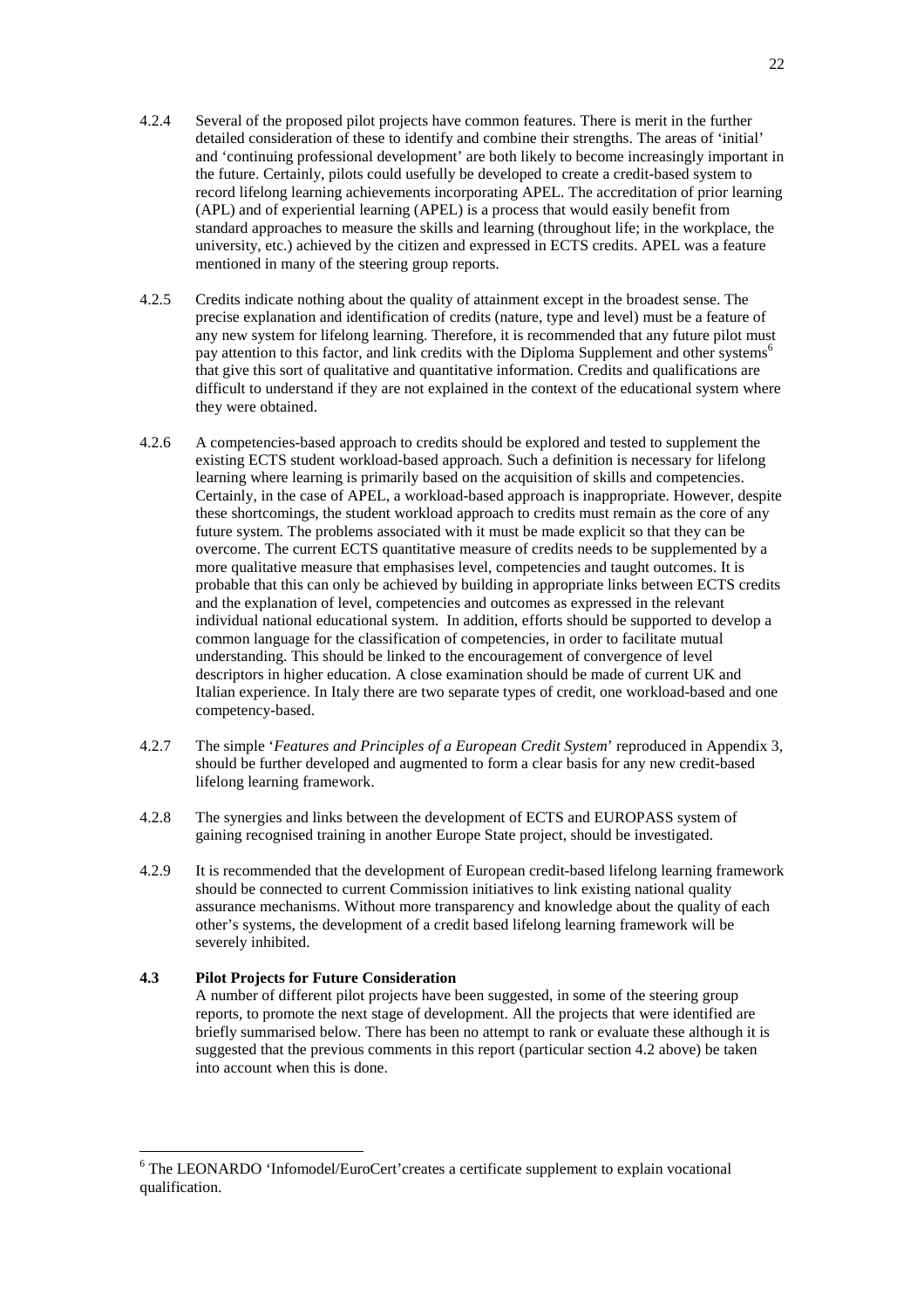*4.3.1 Belgium (Flemish Community) – Extension of ECTS in the Healthcare Sector* This pilot proposes the extension of ECTS to the Healthcare sector. It involves the accreditation of different types of continuing education and training initiatives for healthcare professionals (medical doctors, nurses, etc.). It would involve higher education institutions, practical work and credit accumulation. The project would test the use and implementation of a credit accumulation system throughout Europe. More details of this proposal can be found at

# *4.3.2 Germany (3 projects) –*

the end of Appendix 4.2.

*(1) Project for the Accreditation of Language Achievements* An international project to develop jointly (Schools and higher education institutions) and accredit foreign language (competence based) School programmes that will gain exemption and recognition in specific higher education programmes.

*(2) Project for Co-operation of Vocational Schools and Higher Education Institutions* A project to identify elements of Vocational School curricula that should gain recognised ECTS credits, using APEL techniques that are subsequently given recognition in higher education institutions.

*(3) Project to link EUROPASS and ECTS*

Project to link the EUROPASS certificate, that outlines a trainee's activities whilst on placement in another country, with an ECTS credit-based format.

Further details of these projects can be found at the end of Appendix 4.4.

## *4.3.3 Finland – Work-Based Learning as Part of a Study Programme*

It is suggested that a useful international project could collect information about the best conventions and processes to use in making work placements and work-related study units an integral part of a student's degree. The project will not launch any new research on workbased learning. This project will only gather information about the conventions used and survey the existing conventions. The survey would be made both in upper secondary education and in higher education institutions. It would explore how work placements are organised, how it is measured, how skills and knowledge are graded, etc. Further details can be found at the end of Appendix 4.6.

- *4.3.4 France Extension Project to Develop Accreditation of Prior Learning (APEL)* An extension project based on the Université de Science et Technologies de Lille APEL project. This would broaden the project designed to establish frameworks to recognise different forms of learning. This gives recognition to existing learning (gained in the work place or elsewhere) in the form of access or credit.
- *4.3.5 Italy Development of the Toscana Region Project that Links Credits and Competencies.* This project seeks to address the problems raised in the development of credit accumulation systems. It seeks *inter alia* to explore how a credit system based on competencies (used in vocational education/training) can be compatible with one based on workload (used in higher education). Further details can be found at the end of Appendix 4.10.
- *4.3.6 Portugal Continuing Education Engineering Project* A continuing education project involving the Portuguese professional body (ordem dos Enginheiros) and EUCEN. This would involve the application of ECTS credits, open and distance learning, and APEL
- *4.3.7 Sweden Extend the Öresund Project to Promote Science-Based Further Education* The Swedish Confederation of Professional Associations (SACO) agrees with the extension of ECTS and wants to actively support it as it gives a high priority to the promotion of lifelong learning. SACO together with its sister organisation in Denmark has launched a project in the Öresund area to promote science-based further education. The application of ECTS to the growing number of science-based further education courses in the area would aid the recognition and integration of the awards. In addition, it is suggested that as SACO (and other trade union confederations) is actively involved in the preparatory work for the new structural fund objective 3, links between this and ECTS should be investigated. Part of Objective 2